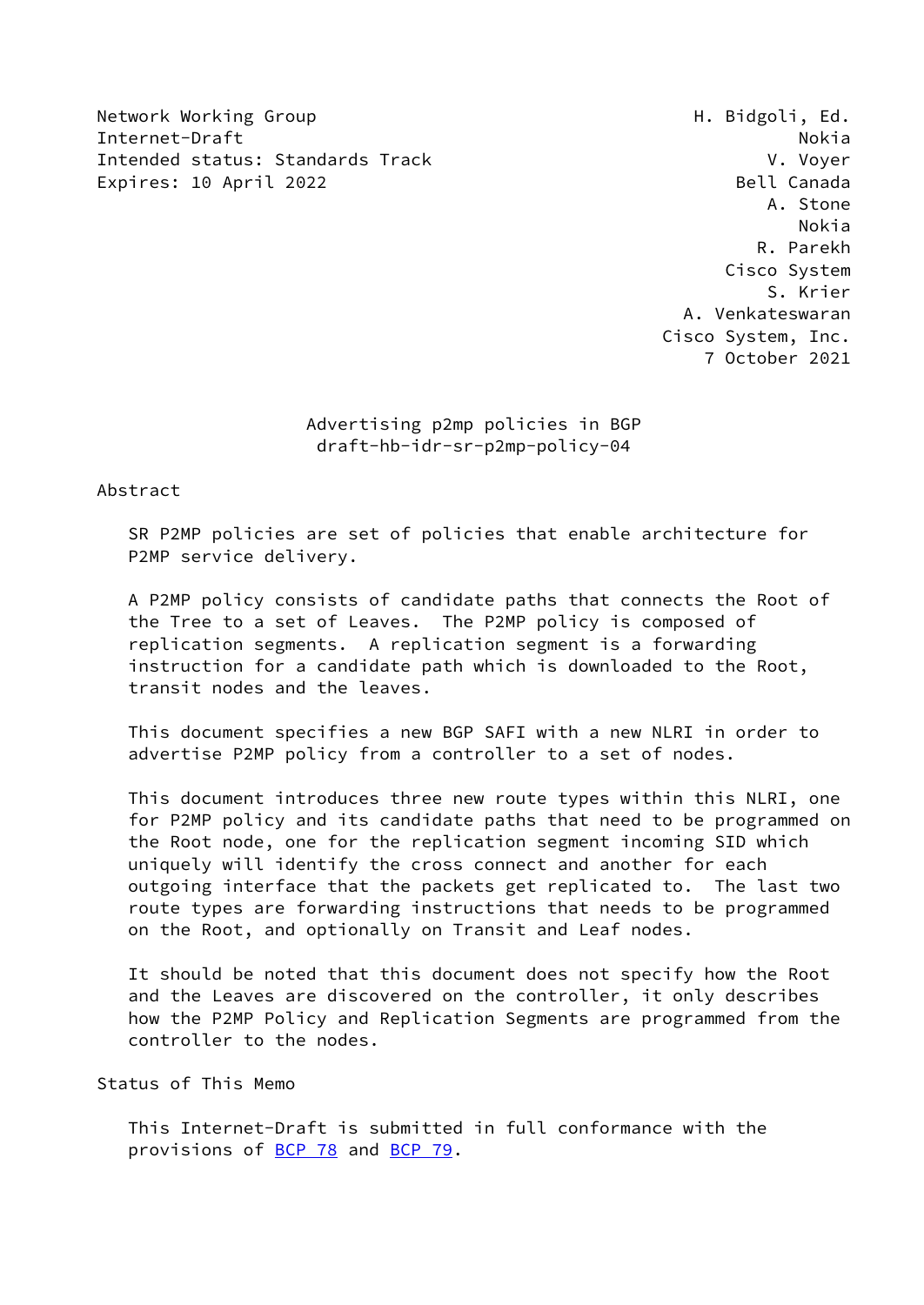Internet-Draft Advertising p2mp policies in BGP October 2021

 Internet-Drafts are working documents of the Internet Engineering Task Force (IETF). Note that other groups may also distribute working documents as Internet-Drafts. The list of current Internet- Drafts is at<https://datatracker.ietf.org/drafts/current/>.

 Internet-Drafts are draft documents valid for a maximum of six months and may be updated, replaced, or obsoleted by other documents at any time. It is inappropriate to use Internet-Drafts as reference material or to cite them other than as "work in progress."

This Internet-Draft will expire on 10 April 2022.

Copyright Notice

 Copyright (c) 2021 IETF Trust and the persons identified as the document authors. All rights reserved.

This document is subject to **[BCP 78](https://datatracker.ietf.org/doc/pdf/bcp78)** and the IETF Trust's Legal Provisions Relating to IETF Documents ([https://trustee.ietf.org/](https://trustee.ietf.org/license-info) [license-info](https://trustee.ietf.org/license-info)) in effect on the date of publication of this document. Please review these documents carefully, as they describe your rights and restrictions with respect to this document. Code Components extracted from this document must include Simplified BSD License text as described in Section 4.e of the **[Trust Legal Provisions](https://trustee.ietf.org/license-info)** and are provided without warranty as described in the Simplified BSD License.

#### Table of Contents

|                                                                    | $\overline{3}$ |
|--------------------------------------------------------------------|----------------|
| Conventions used in this document<br>2.                            | $\frac{4}{1}$  |
| P2MP Policy and Replication Segment Encoding $\ldots \ldots$<br>3. | $\frac{4}{3}$  |
| $3.1$ . P2MP Policy SAFI and NLRI 4                                |                |
| $3.1.1.$ P2MP Policy Route - Route Type TBD1 5                     |                |
| 3.1.2. Replication segment Route Binding SID- Route type TBD       |                |
|                                                                    | <u>6</u>       |
| $3.1.3$ . Replication segment Route OIF- Route type TBD 3 8        |                |
| $3.2$ . Tunnel Encapsulation Attribute 9                           |                |
| $3.2.1$ . SR P2MP policy encoding 9                                |                |
| $3.2.2.$ Replication segment Binding SID encoding 10               |                |
| $3.2.3$ . Replication segment OIF encoding 10                      |                |
| 3.3. P2MP Policy Sub-TLVs 11                                       |                |
| $3.3.1.$ preference Sub-TLV 11                                     |                |
| $3.3.2$ . leaf-list Sub-TLV 11                                     |                |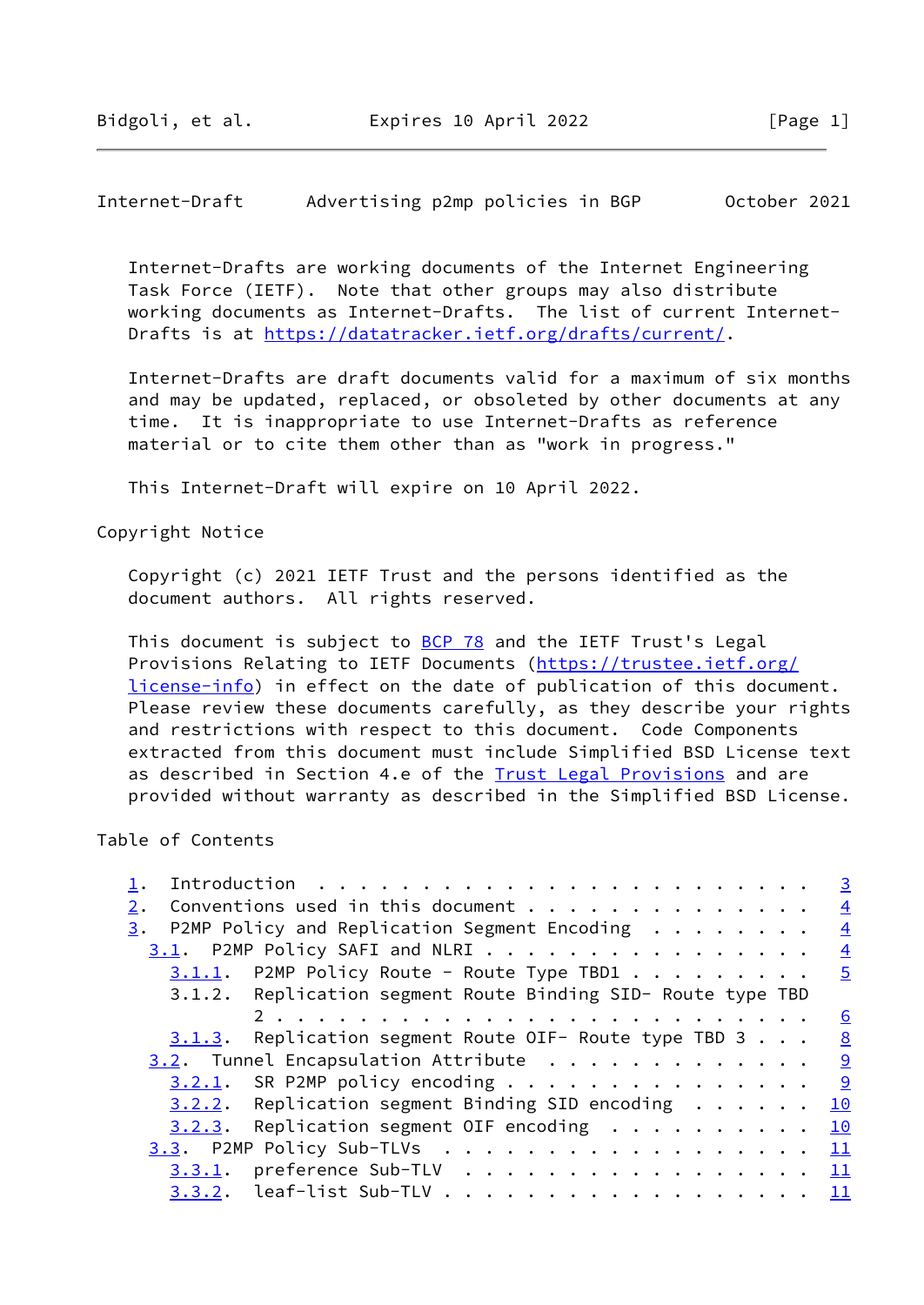| $3.3.3.$ path-instance Sub-TLV 12                                                                                                       |  |  |  |  |  |  |
|-----------------------------------------------------------------------------------------------------------------------------------------|--|--|--|--|--|--|
| 3.3.3.1. active instance-id Sub-TLV $\frac{12}{2}$                                                                                      |  |  |  |  |  |  |
| 3.3.3.2. instance-id Sub-TLV $\cdot \cdot \cdot \cdot \cdot \cdot \cdot \cdot \cdot \cdot \cdot \cdot \cdot \cdot \cdot \cdot \cdot 13$ |  |  |  |  |  |  |
| 3.4. Replication segment Sub-TLVs 13                                                                                                    |  |  |  |  |  |  |
| 3.4.1. Segment list Sub-TLV 14                                                                                                          |  |  |  |  |  |  |

| Bidgoli, et al. | Expires 10 April 2022 | [Page 2] |
|-----------------|-----------------------|----------|
|                 |                       |          |

<span id="page-2-1"></span>

| Internet-Draft | Advertising p2mp policies in BGP                         |  |  |  |  |  |  |  |  |  | October 2021 |
|----------------|----------------------------------------------------------|--|--|--|--|--|--|--|--|--|--------------|
| 3.4.2.         |                                                          |  |  |  |  |  |  |  |  |  |              |
|                | $3.4.3$ . Protection sub-tlv 14                          |  |  |  |  |  |  |  |  |  |              |
|                | <u>3.4.4</u> . Segment Sub-TLV 1 <u>5</u>                |  |  |  |  |  |  |  |  |  |              |
|                |                                                          |  |  |  |  |  |  |  |  |  |              |
|                | $4.1$ . Configuration and advertisement of P2MP Policies |  |  |  |  |  |  |  |  |  | 16           |
| 4.2.           | Reception of an P2MP Policy NLRI 16                      |  |  |  |  |  |  |  |  |  |              |
|                | 4.3. Global Optimization for P2MP LSPs 17                |  |  |  |  |  |  |  |  |  |              |
| 5.             |                                                          |  |  |  |  |  |  |  |  |  |              |
| 6.             |                                                          |  |  |  |  |  |  |  |  |  |              |
| 7.             |                                                          |  |  |  |  |  |  |  |  |  |              |
| 8.             |                                                          |  |  |  |  |  |  |  |  |  |              |
|                | 8.1. Normative References 17                             |  |  |  |  |  |  |  |  |  |              |
|                | 8.2. Informative References 18                           |  |  |  |  |  |  |  |  |  |              |
|                |                                                          |  |  |  |  |  |  |  |  |  |              |

#### <span id="page-2-0"></span>[1](#page-2-0). Introduction

 The draft [[draft-ietf-pim-sr-p2mp-policy\]](https://datatracker.ietf.org/doc/pdf/draft-ietf-pim-sr-p2mp-policy) defines a variant of the SR Policy [\[draft-ietf-spring-segment-routing-policy](https://datatracker.ietf.org/doc/pdf/draft-ietf-spring-segment-routing-policy)] for constructing a P2MP segment to support multicast service delivery.

 A Point-to-Multipoint (P2MP) Policy contains a set of candidate paths and identifies a Root node and a set of Leaf nodes in a Segment Routing Domain. The draft also defines a Replication segment, which corresponds to the state of a P2MP segment on a particular node. The Replication segment is the forwarding instruction for a P2MP LSP at the Root, Transit and Leaf nodes.

 For a P2MP segment, a controller may be used to compute a tree from a Root node to a set of Leaf nodes, optionally via a set of replication nodes. A packet is replicated at the root node and optionally on Replication nodes towards each Leaf node.

 We define two types of a P2MP segment: Ingress Replication (aka Spray) and Downstream Replication (aka TreeSID).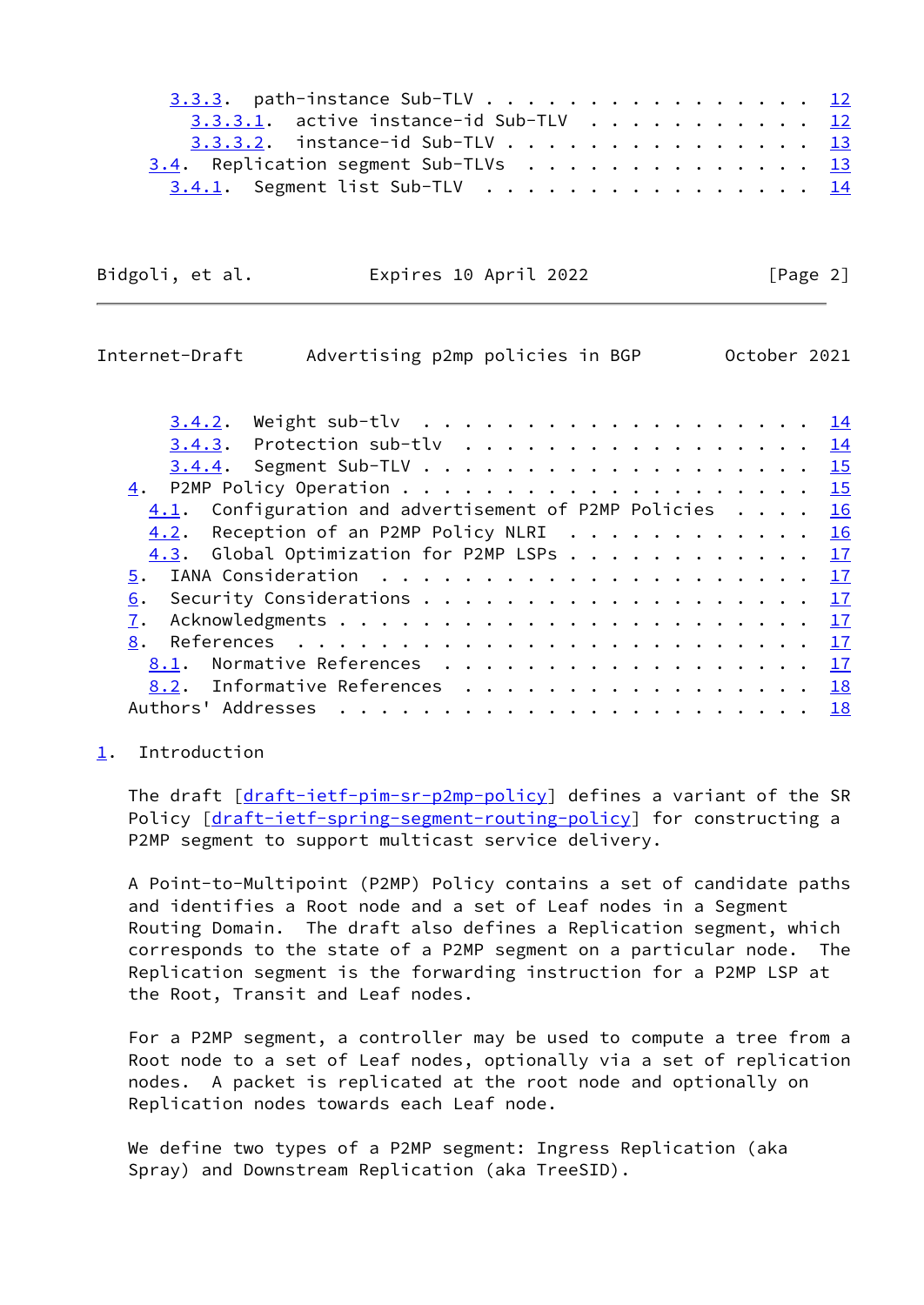A Point-to-Multipoint service delivery could be via Ingress Replication (aka Spray in some SR context), i.e., the root unicasts individual copies of traffic to each leaf. The corresponding P2MP segment consists of replication segments only for the root and the leaves.

 A Point-to-Multipoint service delivery could also be via Downstream Replication (aka TreeSID in some SR context), i.e., the root and some downstream replication nodes replicate the traffic along the way as it traverses closer to the leaves.

| Bidgoli, et al. | Expires 10 April 2022 | [Page 3] |
|-----------------|-----------------------|----------|
|-----------------|-----------------------|----------|

<span id="page-3-0"></span>Internet-Draft Advertising p2mp policies in BGP October 2021

 It should be noted that two replication nodes can be connected directly, or they can be connected via unicast SR segment or a segment list.

 The leaves and the root of a p2mp policy can be discovered via the multicast protocols or procedures like NG-MVPN [\[RFC6513](https://datatracker.ietf.org/doc/pdf/rfc6513)] or manually configured on the PCC (CLI) or the PCE.

 Based on the discovered root and leaves, the controller builds a P2MP policy and advertise it to the head-end router (i.e. the root of the P2MP Tree). The advertisement uses BGP extensions defined in this document. The controller also calculates the tree path and builds the replication segments on each segment of the tree, Root, Transit and Leaf nodes and downloads the forwarding instructions to the nodes via BGP extensions defined in this document.

 SR p2mp policy is a variant of the SR policy and as such it reuses the concept of a candidate path. This draft reuses some of the concepts and TLVs mentioned in [\[draft-ietf-idr-segment-routing-te-policy](https://datatracker.ietf.org/doc/pdf/draft-ietf-idr-segment-routing-te-policy)]

 A candidate path with in the P2MP policy can contain multiple path instances. A path-instance can be viewed as a P2MP LSP. For candidate path global optimization purposes, two or more path instances can be used to execute make before break procedures.

 Each path-instance is a P2MP LSP as such each path-instance needs a set of replication segments to construct its forwarding instructions.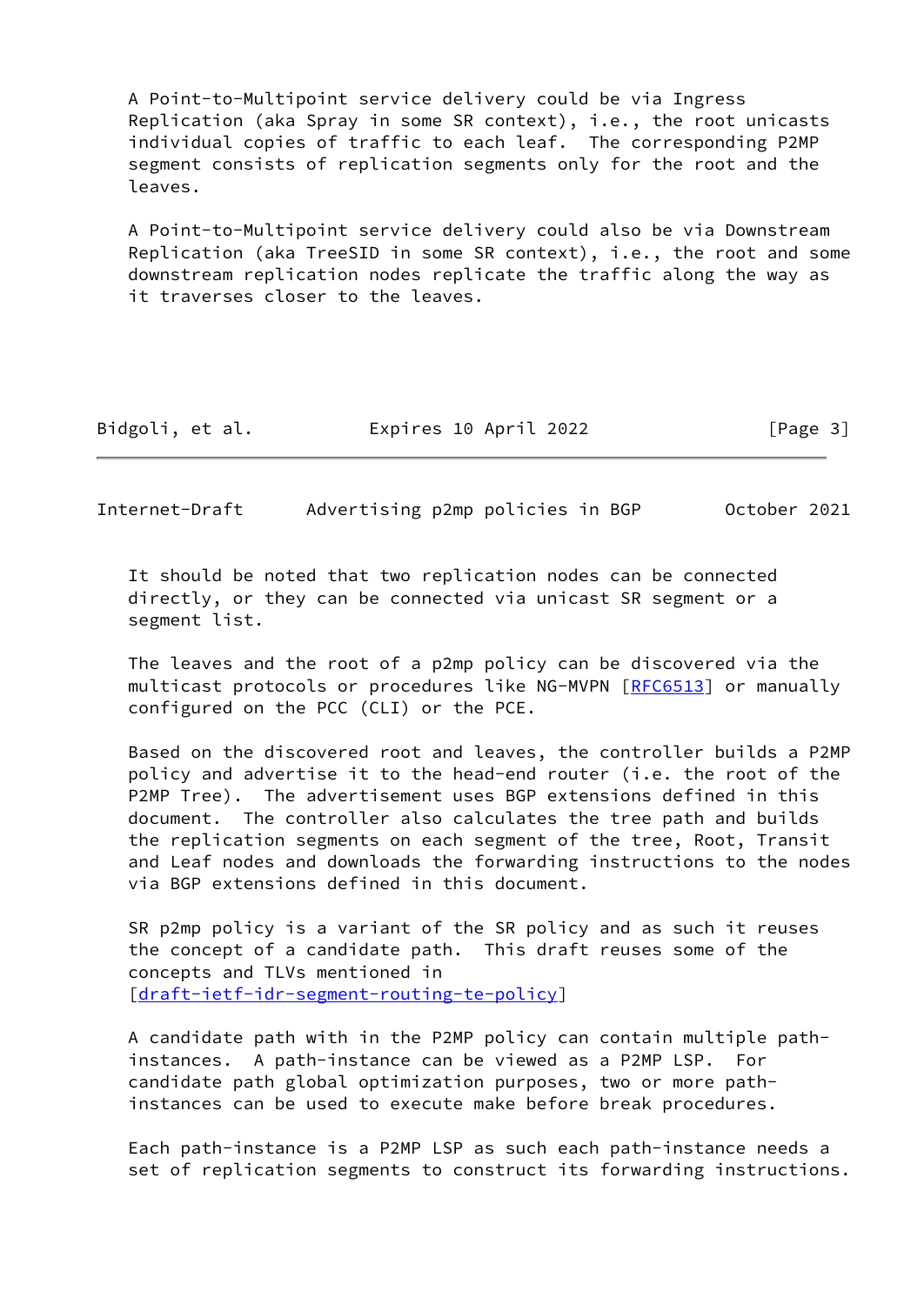<span id="page-4-0"></span>[2](#page-4-0). Conventions used in this document

 The key words "MUST", "MUST NOT", "REQUIRED", "SHALL", "SHALL NOT", "SHOULD", "SHOULD NOT", "RECOMMENDED", "MAY", and "OPTIONAL" in this document are to be interpreted as described in [RFC 2119 \[RFC2119](https://datatracker.ietf.org/doc/pdf/rfc2119)].

<span id="page-4-1"></span>[3](#page-4-1). P2MP Policy and Replication Segment Encoding

<span id="page-4-2"></span>[3.1](#page-4-2). P2MP Policy SAFI and NLRI

This document defines a new BGP NLRI, called the P2MP-POLICY NLRI.

 A new SAFI is defined: the SR P2MP Policy SAFI, (Codepoint tbd assigned by IANA). The following is the format of the P2MP-POLICY NLRI:

| Bidgoli, et al. | Expires 10 April 2022 | [Page 4] |
|-----------------|-----------------------|----------|
|-----------------|-----------------------|----------|

<span id="page-4-3"></span>Internet-Draft Advertising p2mp policies in BGP October 2021

 +-----------------------------------+ | route type | 1 octet +-----------------------------------+ | length | 1 octet +-----------------------------------+ | route type specific (variable) | +-----------------------------------+

- \* The Route type field defines the encoding of the rest of the P2MP- POLICY NLRI.
- $*$  The length field indicates the length in octets of the route type specific data, excluding route type and length
- \* This document defines the following route types:
	- P2MP Policy route: TBD1, this is the actually P2MP policy on the root which contains the candidate paths, its prefrence and path instances.
	- Replication Segment Binding SID: TBD2, this is part of the replication segment and it is used for programming the incoming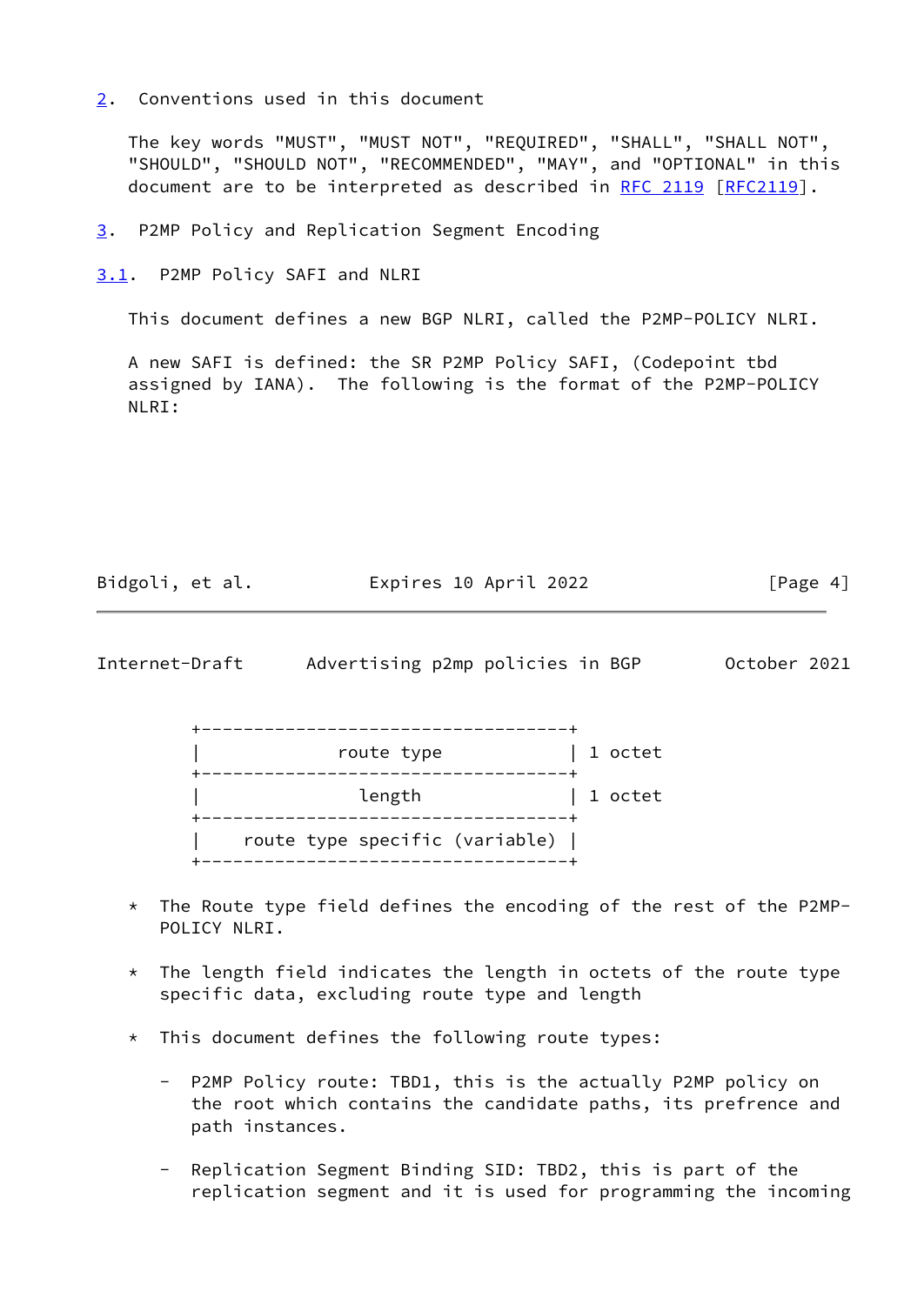SID used to identify a P2MP cross connect.

 - Replication Segment OIF: TBD3, this is a single Outgoing Interface for the P2MP cross connect. It also contains the outgoing SID.

 The NLRI containing the SR P2MP Policy is carried in a BGP UPDATE message [\[RFC4271](https://datatracker.ietf.org/doc/pdf/rfc4271)] using BGP multiprotocol extensions [\[RFC4760](https://datatracker.ietf.org/doc/pdf/rfc4760)] with an AFI of 1 or 2 (IPv4 or IPv6) and with a SAFI of "TBD" (assigned by IANA from the "Subsequent Address Family Identifiers (SAFI) Parameters" registry).

 All other recommendations of [\[draft-ietf-idr-segment-routing-te-policy](https://datatracker.ietf.org/doc/pdf/draft-ietf-idr-segment-routing-te-policy)] section SR Policy SAFI and NLRI, should be taken into account for P2MP policy.

<span id="page-5-0"></span>[3.1.1](#page-5-0). P2MP Policy Route - Route Type TBD1

| Bidgoli, et al. | Expires 10 April 2022 | [Page 5] |
|-----------------|-----------------------|----------|
|                 |                       |          |

<span id="page-5-1"></span>

- \* Root-ID: IPv4/IPv6 address of the head-end (Root) of the p2mp tree, based on AFI.
- \* Tree-ID: a unique 4 octets identifier of the p2mp tree on the head- end (root)router.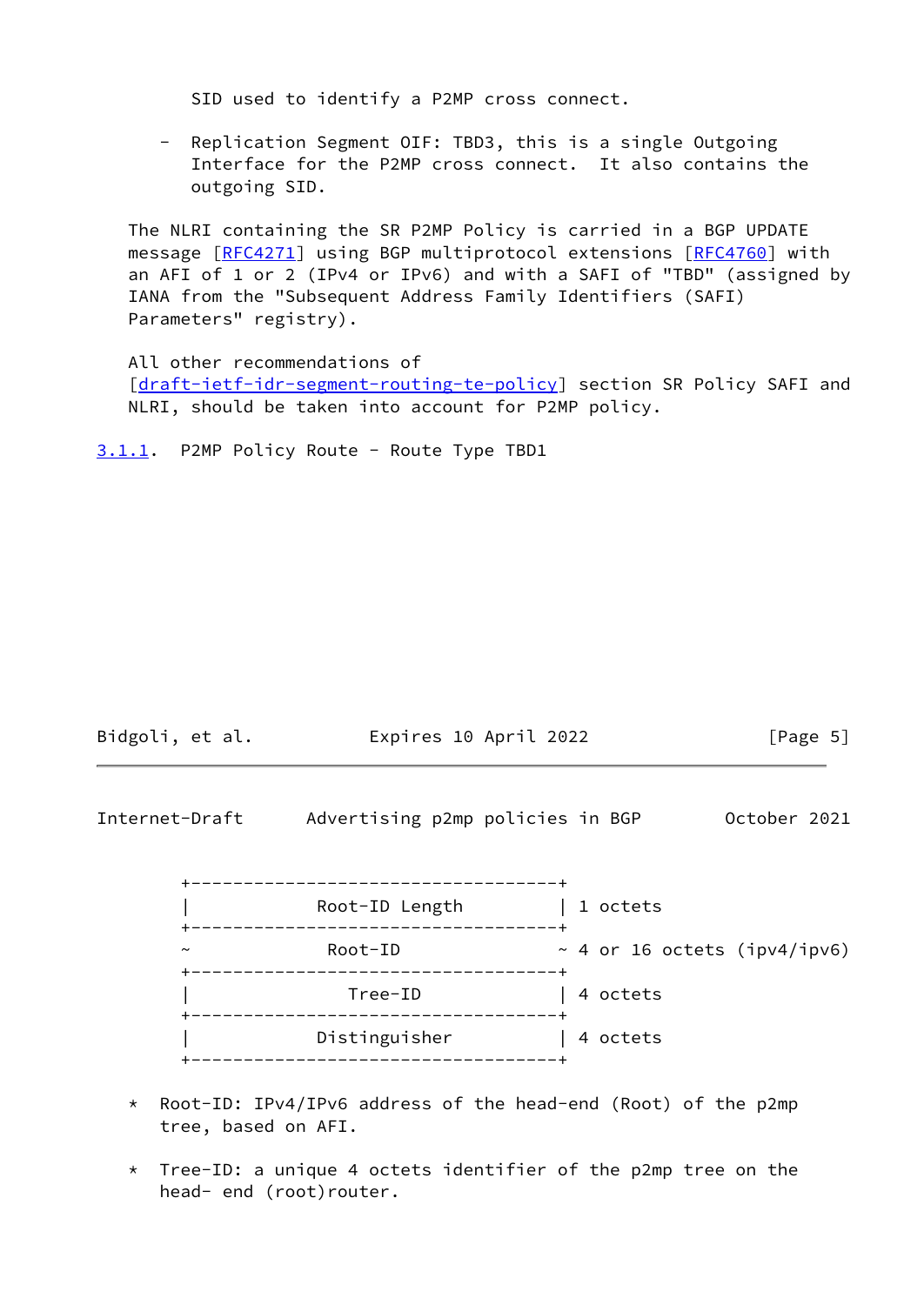\* Distinguisher: 4-octets value uniquely identifying the policy in the context of <Tree-ID, Originating Router's IP> tuple. The distinguisher has no semantic value and is solely used by the SR P2MP Policy originator to make unique (from an NLRI perspective) multiple occurrences of the same SR P2MP Policy.

<span id="page-6-0"></span>[3.1.2](#page-6-0). Replication segment Route Binding SID- Route type TBD 2

 There can be two type of replication segment, shared and non-shared. A shared replication segment can carry multiple MVPN services or it can be used for Facility Fast reroute protecting multiple P2MP trees. A non-shared tree is used when the label field of the PMSI Tunnel Attribute (PTA) is set to 0 as per [\[draft-ietf-bess-mvpn-evpn-sr-p2mp](https://datatracker.ietf.org/doc/pdf/draft-ietf-bess-mvpn-evpn-sr-p2mp)]. The Binding SID route type Programs the incoming replication SID on the replication node. Since a replication cross connect has a single incoming replication SID with a set of Outgoing Interfaces, this route type can be used to download the replication SID once for the cross connect.

Bidgoli, et al. Expires 10 April 2022 [Page 6]

Internet-Draft Advertising p2mp policies in BGP October 2021

|                       | Root-ID Length | 1 octets                         |
|-----------------------|----------------|----------------------------------|
| $\tilde{\phantom{a}}$ | Root-ID        | ~ 4 or 16 octets ( $ipv4/ipv6$ ) |
|                       | Tree-ID        | 4 octets                         |
|                       | Distinguisher  | 4 octets                         |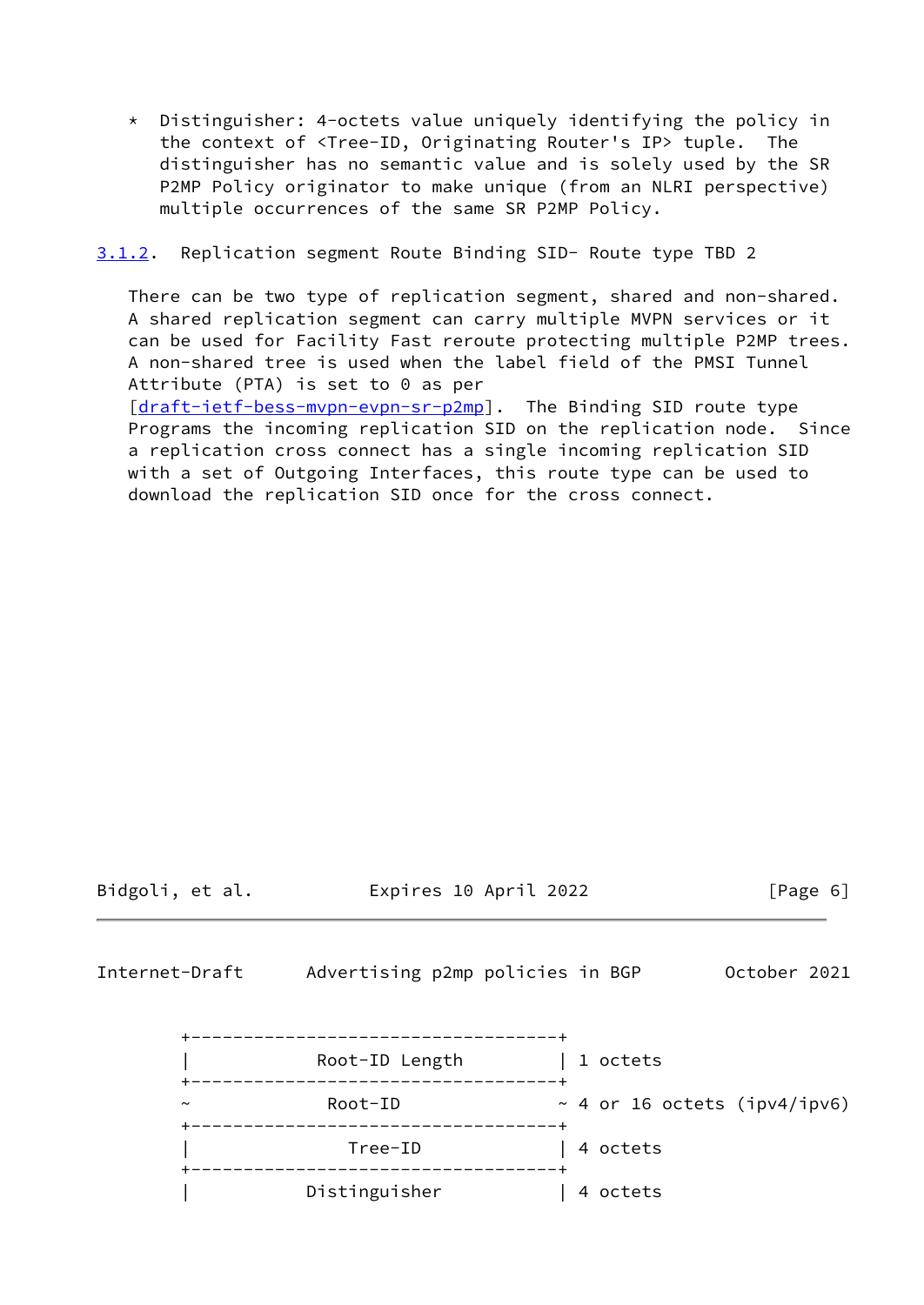

- \* Root-ID: IPv4/IPv6 address of the head-end (Root) of the p2mp tree based on AFI.
- \* Tree-ID: a unique 4 octets identifier of the p2mp tree on the head- end router (Root)
- $*$  instance-id, identifies the path-instance with in the p2mp policy. Each candidate path can have one, two or more path instance. Path-instance is used for global optimization of the candidate path via make before break procedures. Instance-ID can be used
- \* Distinguisher: 4-octets value uniquely identifying the policy in the context of <Root-ID, Tree-ID> tuple. The distinguisher has no semantic value and is solely used by the SR P2MP Policy originator to make unique (from an NLRI perspective) multiple occurrences of the same SR P2MP Policy.
- \* Node-ID: This Node's IPv4/IPv6 address
- \* Replication SID: the incoming replication SID used to identify this replication point (MPLS or SRv6). Note the replication SID is not part of the NLRI key.

Bidgoli, et al. 
Expires 10 April 2022
[Page 7]

<span id="page-7-1"></span>Internet-Draft Advertising p2mp policies in BGP October 2021

<span id="page-7-0"></span>[3.1.3](#page-7-0). Replication segment Route OIF- Route type TBD 3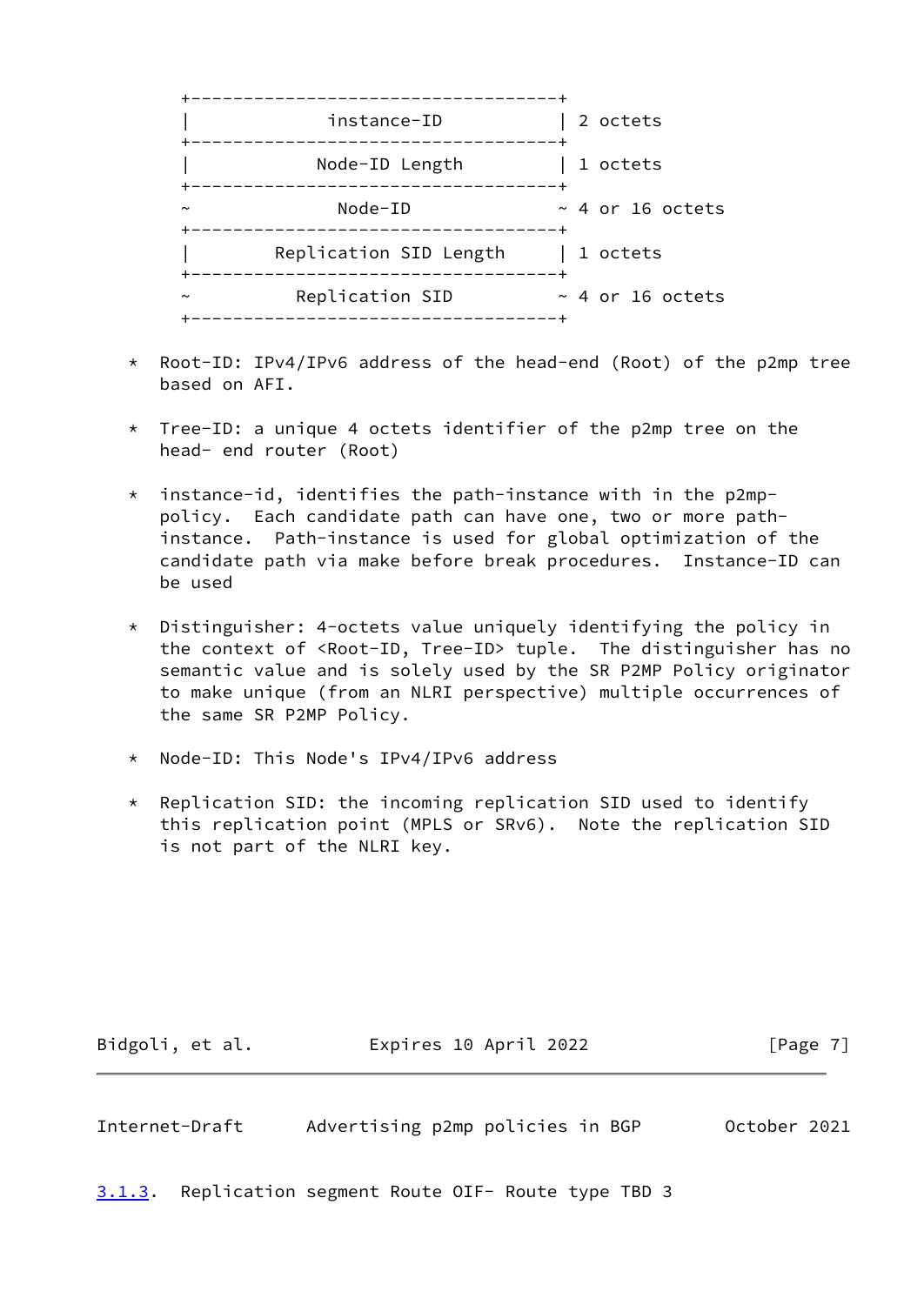This route type is used to identify and program each out going interface individually for a replication cross connect. Downloading each OIF individually ensures easier modification and programming and will keep the programming of each OIF in par with [\[draft-ietf-idr-segment-routing-te-policy](https://datatracker.ietf.org/doc/pdf/draft-ietf-idr-segment-routing-te-policy)] . Note: this route type can be used for shared and non-shared replication segment as it was explained in previous sections.



- \* Root-ID: IPv4/IPv6 address of the head-end (Root) of the p2mp tree based on AFI.
- Tree-ID: a unique 4 octets identifier of the p2mp tree on the head- end router (Root)
- \* instance-id, identifies the path-instance with in the p2mp policy. Each candidate path can have one, two or more path instance. Path-instance is used for global optimization of the candidate path via make before break procedures. Instance-ID can be used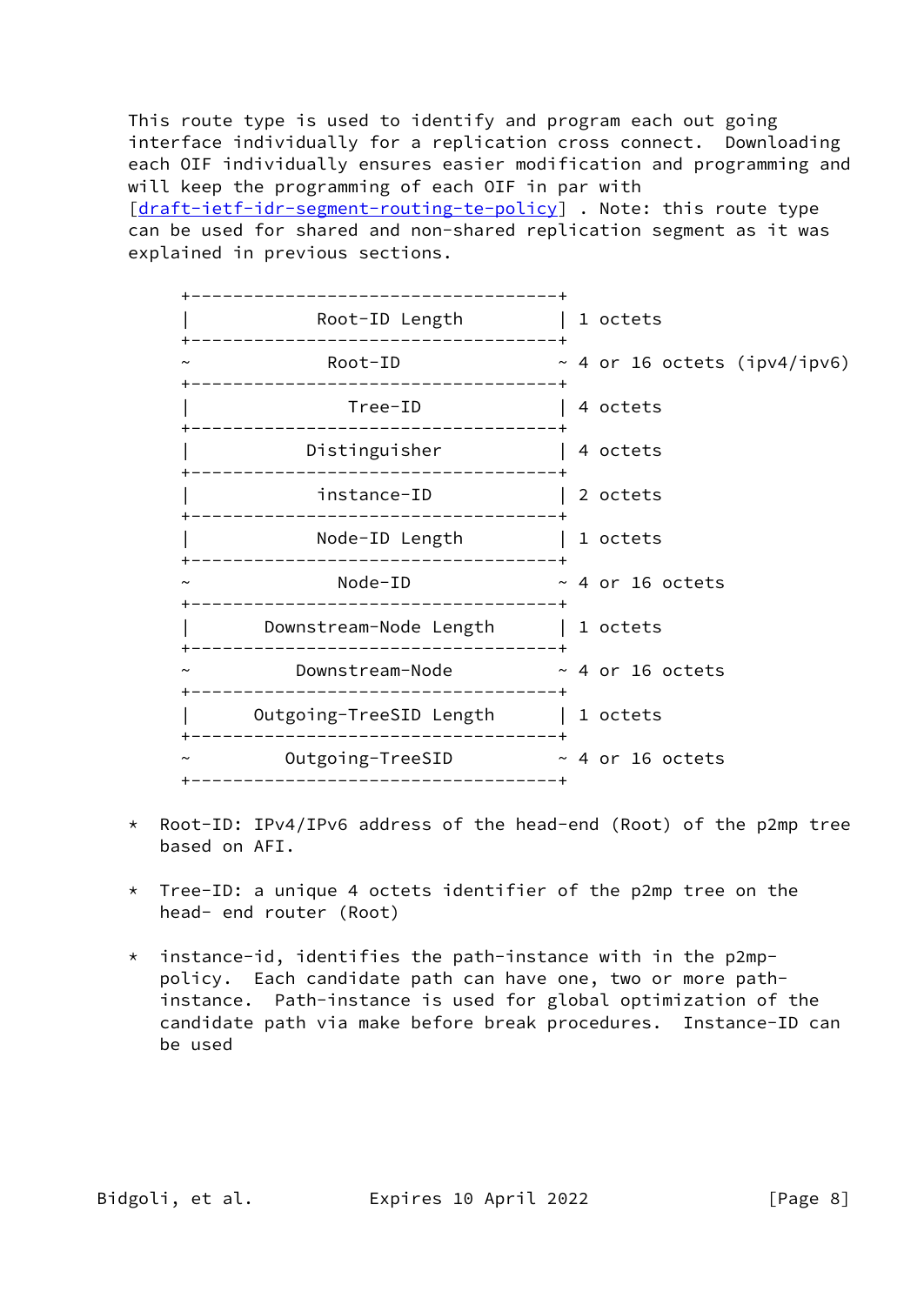- <span id="page-9-1"></span> \* Distinguisher: 4-octets value uniquely identifying the policy in the context of <Root-ID, Tree-ID> tuple. The distinguisher has no semantic value and is solely used by the SR P2MP Policy originator to make unique (from an NLRI perspective) multiple occurrences of the same SR P2MP Policy.
- Node-ID: Node's IPv4/IPv6 address
- \* Downstream Node: Downstream Node Identifier
- \* Outgoing TreeSID: The outgoing SID for this branch (MPLS or SRv6). Note the outgoing-TreeSID is not part of the NLRI Key.
- <span id="page-9-0"></span>[3.2](#page-9-0). Tunnel Encapsulation Attribute

 The content of this new NLRI is encoded in the tunnel Encapsulation Attribute originally defined in [\[ietf-idr-tunnel-encaps](#page-19-4)] using two new Tunnel-Type TLV (codepoint is TBD, assigned by IANA from the "BGP Tunnel Encapsulation Attribute Tunnel Types" registry) one for P2MP Policy and another for Replication segment.

<span id="page-9-2"></span>[3.2.1](#page-9-2). SR P2MP policy encoding

```
 SR P2MP Policy SAFI NLRI: <route-type p2mp-policy>
         Attributes:
            Tunnel Encaps Attribute (23)
              Tunnel Type: (TBD, P2MP-Policy)
                  Preference
                  Policy Name
                  Policy Candidate Path Name
                  leaf-list (optional)
                       remote-end point
                       remote-end point
 ...
                  path-instance
                      active-instance-id
                      instance-id
                      instance-id
 ...
```
\* Relevant only at the Root.

- \* SR P2MP-POLICY NLRI and P2MP Policy route type.
- \* Tunnel Encapsulation Attribute is defined in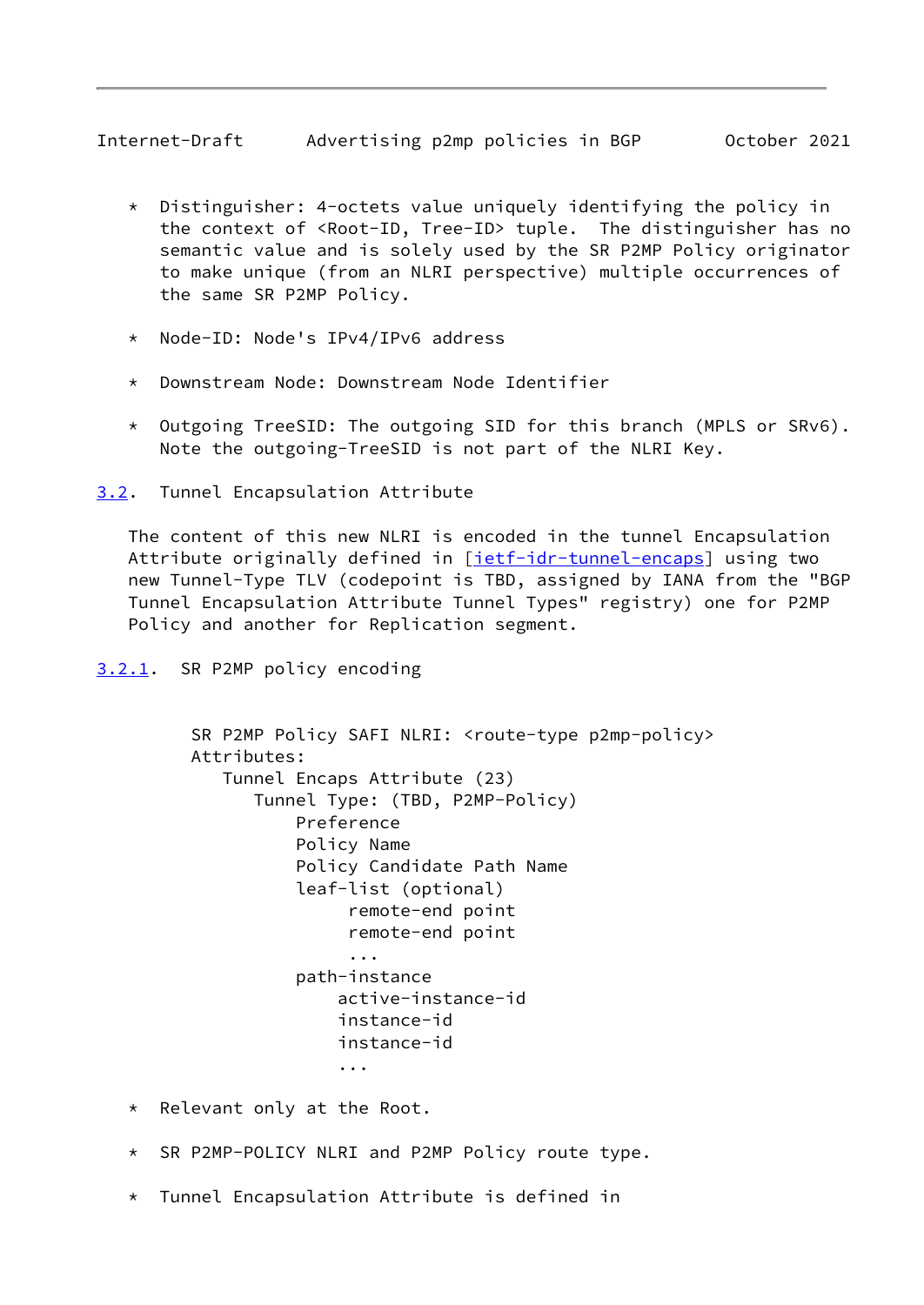[[ietf-idr-tunnel-encaps](#page-19-4)]

Bidgoli, et al. 
Expires 10 April 2022
[Page 9]

<span id="page-10-1"></span>Internet-Draft Advertising p2mp policies in BGP October 2021

- \* Tunnel-Type is set to P2MP-Policy Tunnel-Type TBD (assigned by IANA from the "BGP Tunnel Encapsulation Attribute Tunnel Types" registry).
- \* Policy Name, Policy Candidate Path Name are defined in [[draft-ietf-idr-segment-routing-te-policy\]](https://datatracker.ietf.org/doc/pdf/draft-ietf-idr-segment-routing-te-policy)
- \* Preference, leaf-list, remote-end point and path- instance, instance-ids are defined in this document.
- \* Additional sub-TLVs may be defined in the future.

<span id="page-10-0"></span>[3.2.2](#page-10-0). Replication segment Binding SID encoding

replication segment Binding SID SAFI NLRI: <route-type non-sahred/shared tree replication-segment-binding-sid>

 This route type has no additional sub-TLVs, and it is only meant to download the incoming SID for the replication cross connect.

<span id="page-10-2"></span>[3.2.3](#page-10-2). Replication segment OIF encoding

replication segment SAFI NLRI: <route-type non-sahred/shared tree replication-segment-oif> Attributes: Tunnel Encaps Attribute (23) Tunnel Type: (TBD Replication-Segment-oif) segment-list weight (optional) protection (optional, must be present when protection f segment segment ... segment-list weight (optional) protection (optional, must be present when protection f segment segment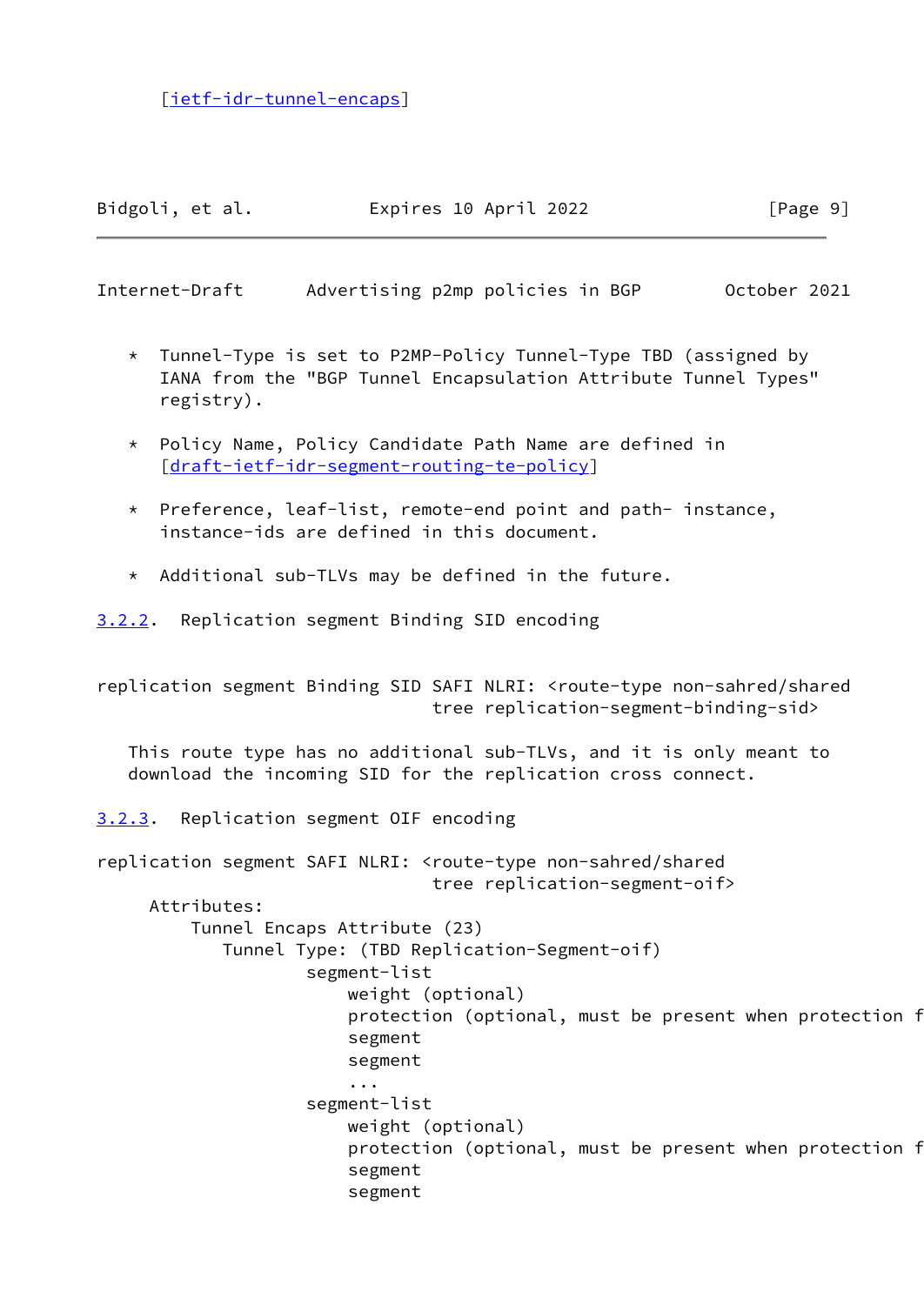|          | $\cdots$<br>segment-list (protection segment list)<br>protection (protecting the first segment list, can't ha<br>segment<br>segment |  |
|----------|-------------------------------------------------------------------------------------------------------------------------------------|--|
|          | $\bullet\hspace{0.1cm}\bullet\hspace{0.1cm}\bullet\hspace{0.1cm}\bullet$                                                            |  |
| $\cdots$ |                                                                                                                                     |  |
| $\cdots$ |                                                                                                                                     |  |

| Bidgoli, et al. | Expires 10 April 2022 | [Page 10] |
|-----------------|-----------------------|-----------|
|-----------------|-----------------------|-----------|

<span id="page-11-1"></span>Internet-Draft Advertising p2mp policies in BGP October 2021

- \* SR P2MP-POLICY NLRI and non-shared tree Replication segment route type or shared tree Replication segment route type.
- \* Tunnel Encapsulation Attribute is defined in [[ietf-idr-tunnel-encaps](#page-19-4)].
- \* Tunnel-Type is set to Replication Segment OIF Tunnel Type, TBD (assigned by IANA from the "BGP Tunnel Encapsulation Attribute Tunnel Types" registry).
- \* segment-list are defined in this document.
- \* Additional sub-TLVs may be defined in the future.

<span id="page-11-0"></span>[3.3](#page-11-0). P2MP Policy Sub-TLVs

 EACH P2MP policy NLRI represents a candidate path for a P2MP policy. A P2MP policy can have multiple candidate paths and would need multiple P2MP policy NRLI to download all the candidate paths.

<span id="page-11-2"></span>[3.3.1](#page-11-2). preference Sub-TLV

 As defined in preference Sub-TLV section in [\[draft-ietf-idr-segment-routing-te-policy](https://datatracker.ietf.org/doc/pdf/draft-ietf-idr-segment-routing-te-policy)] the candidate path with highest preference is the active candidate path.

<span id="page-11-3"></span>[3.3.2](#page-11-3). leaf-list Sub-TLV

 The leaf list sub-tlv identifies a set of leaves for the tree. Each leaf is a remote endpoint as defined in [\[ietf-idr-tunnel-encaps](#page-19-4)] The leaf-list sub-tlv is optional. The PCE can choose to download the leaf list every time it is configured or learns a new leaf. If the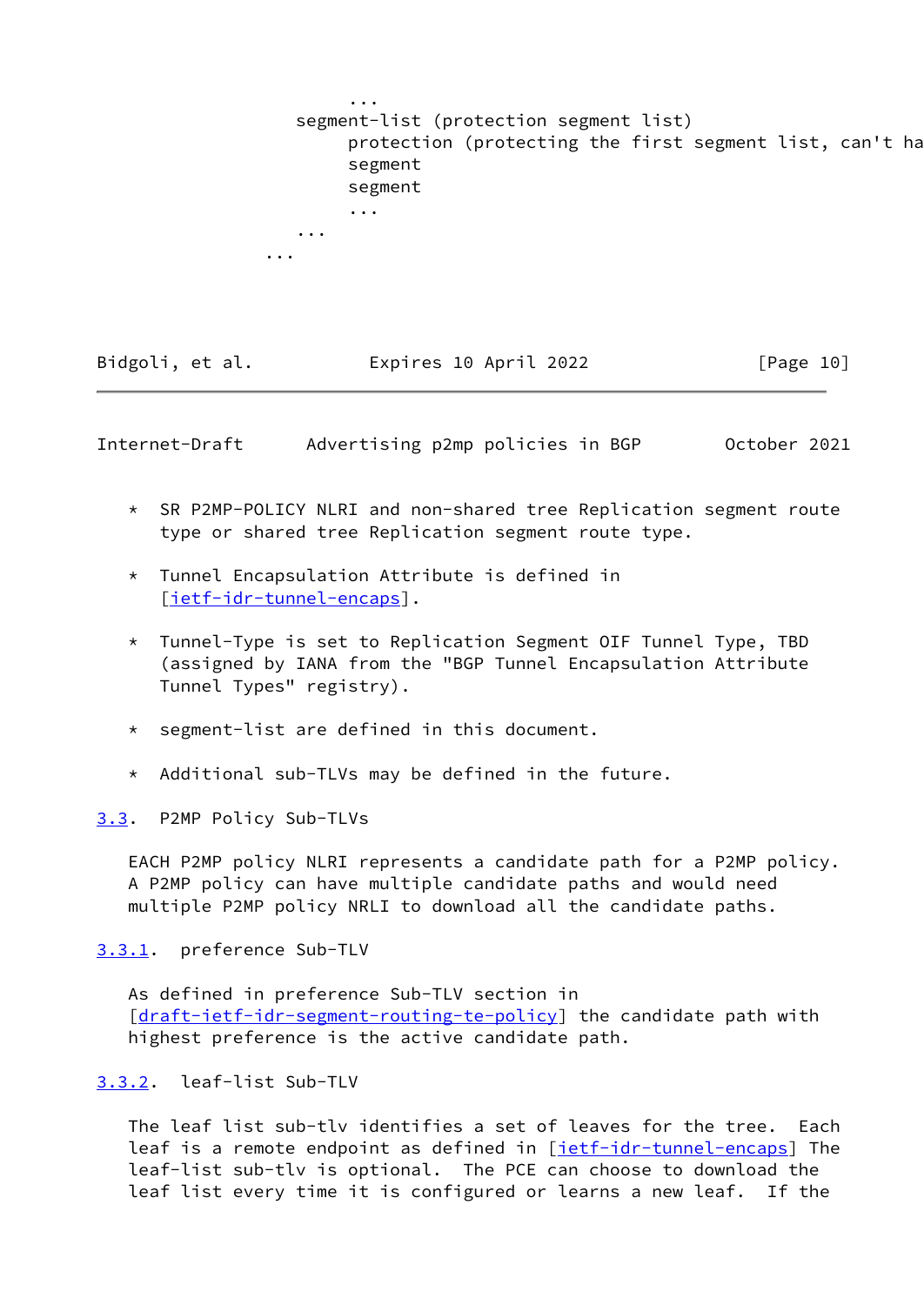PCE chooses to download this optional sub-tlv it should download the entire set of the end-points every time the endpoint list has been modified. The leaf list has informational value only hence why it is optonal and it is not required for the root PE to operate. However, it must be noted that in some cases the end-points list can become very large with 100s of leaves.

 $0$  1 2 3 0 1 2 3 4 5 6 7 8 9 0 1 2 3 4 5 6 7 8 9 0 1 2 3 4 5 6 7 8 9 0 1 +-+-+-+-+-+-+-+-+-+-+-+-+-+-+-+-+-+-+-+-+-+-+-+-+-+-+-+-+-+-+-+-+ | Type | Length | RESERVED | +-+-+-+-+-+-+-+-+-+-+-+-+-+-+-+-+-+-+-+-+-+-+-+-+-+-+-+-+-+-+-+-+ // sub-TLVs // +-+-+-+-+-+-+-+-+-+-+-+-+-+-+-+-+-+-+-+-+-+-+-+-+-+-+-+-+-+-+-+-+

\* Type: TBD, 1 octet

Bidgoli, et al. 
Expires 10 April 2022
[Page 11]

<span id="page-12-1"></span>Internet-Draft Advertising p2mp policies in BGP October 2021

- $*$  Length: 2 octets, the total length (not including the Type and Length fields) of the sub-TLVs encoded within the leaf-list sub- TLV.
- RESERVED: 1 octet of reserved bits. SHOULD be unset on transmission and MUST be ignored on receipt.
- \* sub-TLVs: One or more remote endpoint sub-TLVs. Note the remote endpoint object is defined in [\[ietf-idr-tunnel-encaps](#page-19-4)]

# <span id="page-12-0"></span>[3.3.3](#page-12-0). path-instance Sub-TLV

 The path instance sub-tlv contains a set of instance-ids (P2MP LSPs). These LSPs can be used for MBB procedure under a candidate path. Each LSP Instance-id has a unique id (4 octets) with in the <root node, P2MP policy>, in other word it is unique per <root node,tree id>. The PCE SHOULD always download all instance-ids to the node. The active instance is identified via the active instance-id sub-tlv.

 The P2MP LSP and its replication segments should be configured from root to the leaves first before the PCE switches that active instance-id to this new instance.

|  | $\overline{\phantom{a}}$ |
|--|--------------------------|
|  |                          |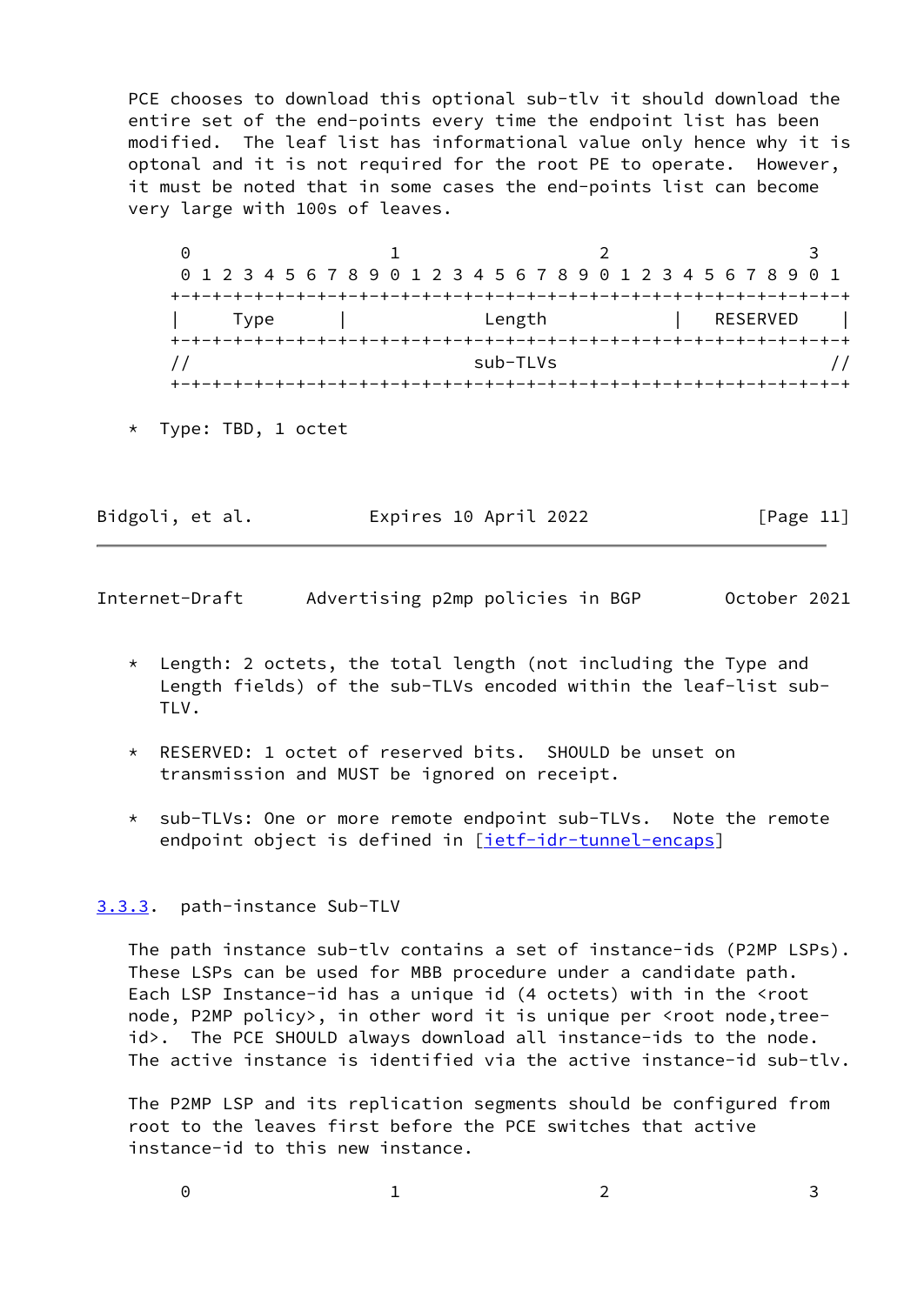|      | 0 1 2 3 4 5 6 7 8 9 0 1 2 3 4 5 6 7 8 9 0 1 2 3 4 5 6 7 8 9 0 1 |            |  |          |  |
|------|-----------------------------------------------------------------|------------|--|----------|--|
|      |                                                                 |            |  |          |  |
| Type |                                                                 | Length     |  | RESERVED |  |
|      |                                                                 |            |  |          |  |
|      |                                                                 | $Sub-TLVs$ |  |          |  |
|      |                                                                 |            |  |          |  |

- \* Type: TBD, 1 octet
- \* Length: 2 octets, the total length (not including the Type and Length fields) of the sub-TLVs encoded within the Segment List sub-TLV.
- \* RESERVED: 1 octet of reserved bits. SHOULD be unset on transmission and MUST be ignored on receipt
- \* sub-TLVs: \* active instance-id \* one or more instance-id

<span id="page-13-0"></span>[3.3.3.1](#page-13-0). active instance-id Sub-TLV

 The Active instance-id is used to identify the P2MP LSP which should be active amongst the collection of instances.

| Bidgoli, et al. | Expires 10 April 2022 | [Page 12] |
|-----------------|-----------------------|-----------|
|-----------------|-----------------------|-----------|

<span id="page-13-1"></span>Internet-Draft Advertising p2mp policies in BGP October 2021

 $0$  1 2 3 0 1 2 3 4 5 6 7 8 9 0 1 2 3 4 5 6 7 8 9 0 1 2 3 4 5 6 7 8 9 0 1 +-+-+-+-+-+-+-+-+-+-+-+-+-+-+-+-+-+-+-+-+-+-+-+-+-+-+-+-+-+-+-+-+ Type | Length | RESERVED | +-+-+-+-+-+-+-+-+-+-+-+-+-+-+-+-+-+-+-+-+-+-+-+-+-+-+-+-+-+-+-+-+ active instance-id +-+-+-+-+-+-+-+-+-+-+-+-+-+-+-+-+-+-+-+-+-+-+-+-+-+-+-+-+-+-+-+-+

- \* Type: TBD.
- \* Length: the total length (not including the Type and Length fields) of the sub-TLVs encoded within the Segment List sub-TLV.
- \* RESERVED: 1 octet of reserved bits. SHOULD be unset on transmission and MUST be ignored on receipt.
- active instant-id: The identifier of the active instance-id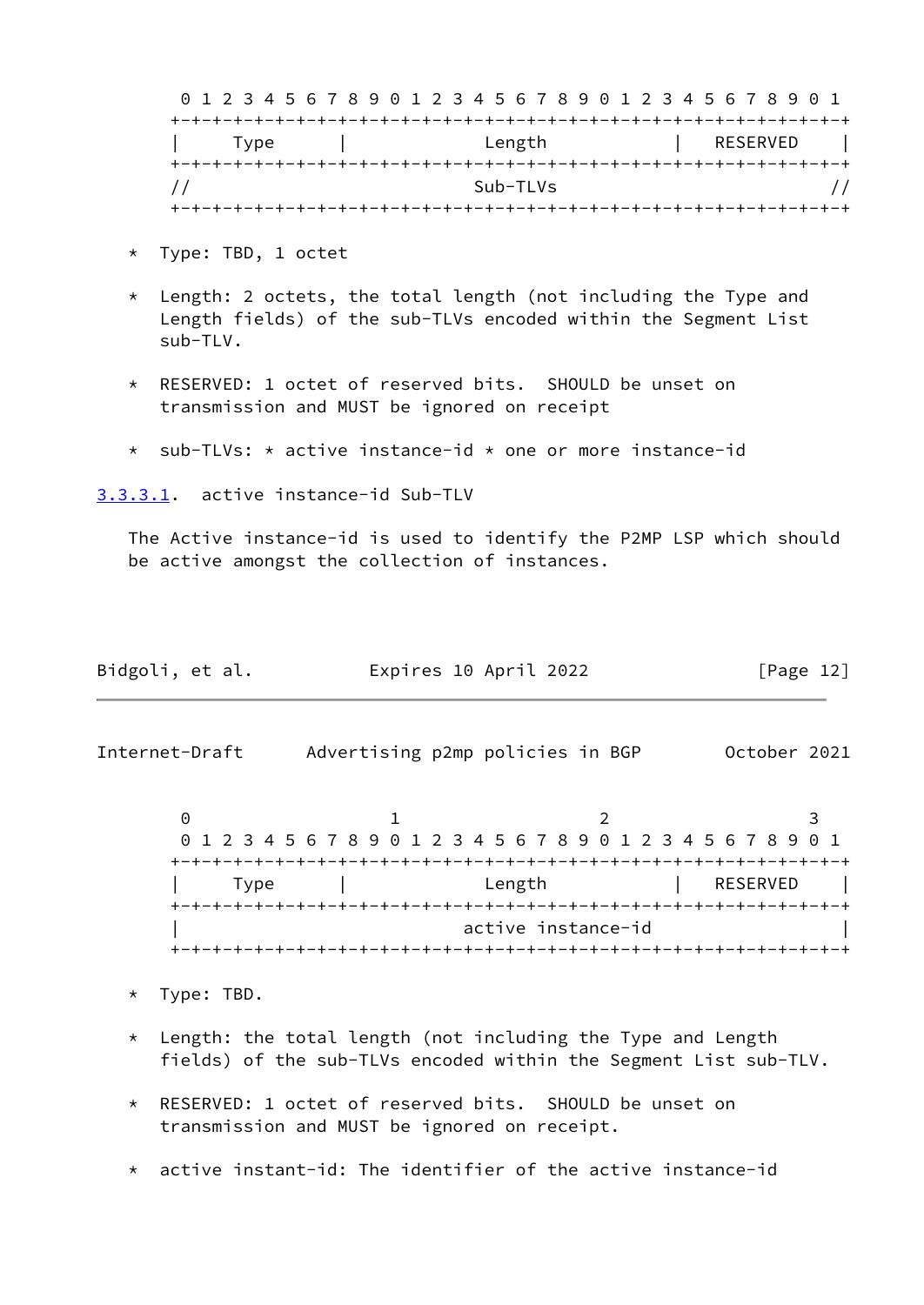# <span id="page-14-0"></span>[3.3.3.2](#page-14-0). instance-id Sub-TLV

Multiple Instance-ids can be programmed for a candidate path.

 $0$  1 2 3 0 1 2 3 4 5 6 7 8 9 0 1 2 3 4 5 6 7 8 9 0 1 2 3 4 5 6 7 8 9 0 1 +-+-+-+-+-+-+-+-+-+-+-+-+-+-+-+-+-+-+-+-+-+-+-+-+-+-+-+-+-+-+-+-+ | Type | Length | RESERVED | +-+-+-+-+-+-+-+-+-+-+-+-+-+-+-+-+-+-+-+-+-+-+-+-+-+-+-+-+-+-+-+-+ instance-id +-+-+-+-+-+-+-+-+-+-+-+-+-+-+-+-+-+-+-+-+-+-+-+-+-+-+-+-+-+-+-+-+

- \* Type: TBD
- \* Length: the total length (not including the Type and Length fields) of the sub-TLVs encoded within the Segment List sub-TLV.
- \* RESERVED: 1 octet of reserved bits. SHOULD be unset on transmission and MUST be ignored on receipt.
- $*$  instan-id: a 32 bit unique identifier. The instance-id is unique with in the context of the <root node, p2mp policy>
- <span id="page-14-1"></span>[3.4](#page-14-1). Replication segment Sub-TLVs

Bidgoli, et al. Expires 10 April 2022 [Page 13]

<span id="page-14-3"></span>Internet-Draft Advertising p2mp policies in BGP October 2021

<span id="page-14-2"></span>[3.4.1](#page-14-2). Segment list Sub-TLV

 The segment list Sub-TLV is defined in [\[ietf-spring-segment-routing-policy\]](#page-19-5). The segment-list Sub-TLV contains one or more segment Sub-TLVs. Two replication segments can be directly connected via a replication sid or can be connected via a unicast segment list and a replication sid. In the later case the replication sid needs to be at the bottom of the unicast segment list.

<span id="page-14-4"></span>[3.4.2](#page-14-4). Weight sub-tlv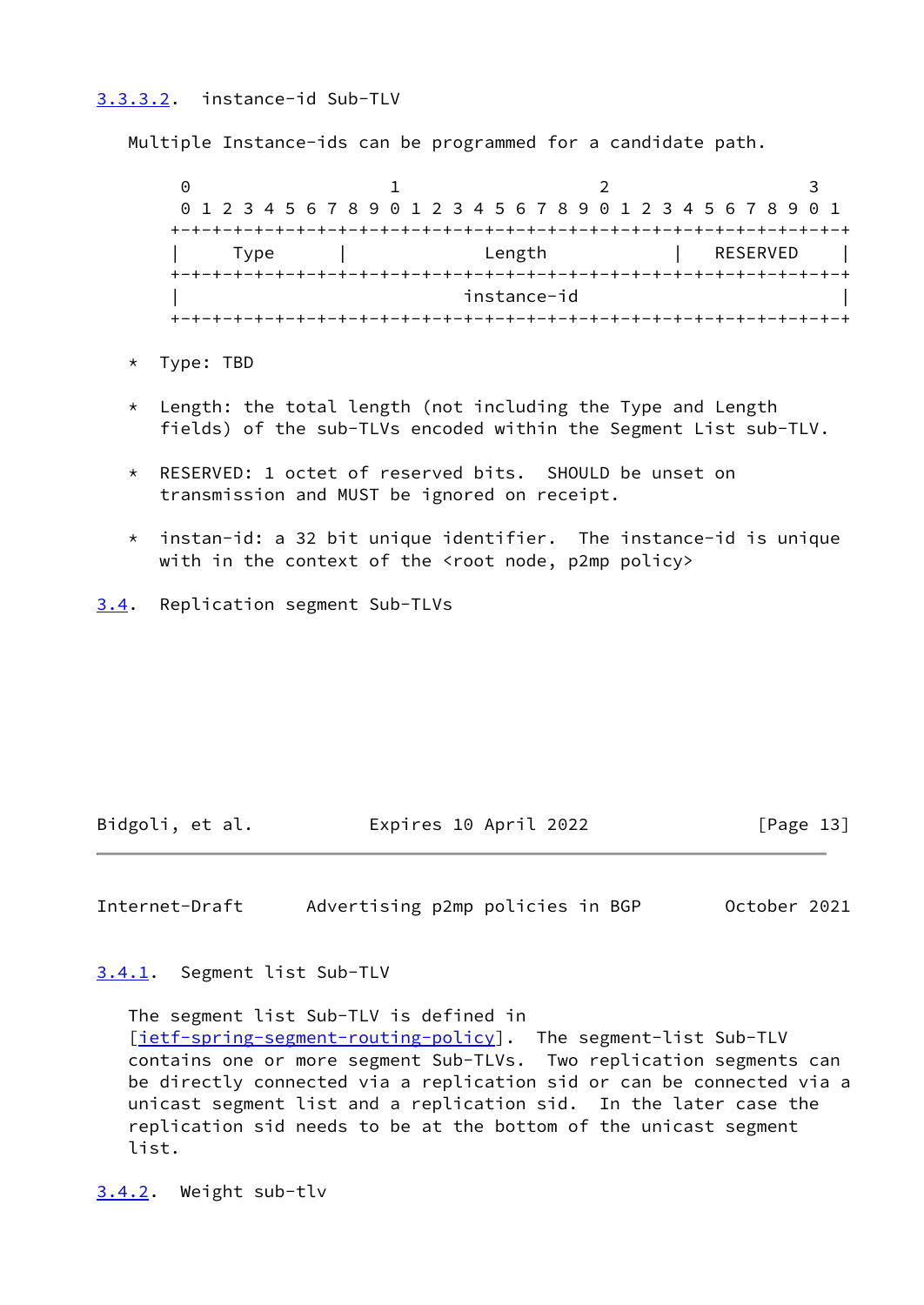The Weight sub-TLV is optional and is as defined in [\[draft-ietf-idr-segment-routing-te-policy](https://datatracker.ietf.org/doc/pdf/draft-ietf-idr-segment-routing-te-policy)]. With in the downstream node sub-tlv, there can be one or more segment list used for ECMP. In this case the weight sub-tlv can provide weighted ECMP.

#### <span id="page-15-0"></span>[3.4.3](#page-15-0). Protection sub-tlv

 Protection sub-tlv is optional, if FRR is desired for the downstream node this sub-tlv can be used to identify the protection segment list. To identify protection segment list this sub-tlv provides a segment list identifier. If protection is desired under the endpoint all the segment lists should have this sub-tlv. A protection segment list can not have a weight sub-tlv and it can not participate in ECMP. That said a segment list that is being protected can have a weight sub-tlv and participate in ECMP.

 In general protection segment list is used only if replication segments are directly connected and there is no unicast segment list connecting two replication segment. If there is a unicast replication segment connecting the two replication sid, then the unicast protection mechanism can be exercise and there is no need for this protection sub-tlv, hence why this sub-tlv is optional.

0 1 2 3 0 1 2 3 4 5 6 7 8 9 0 1 2 3 4 5 6 7 8 9 0 1 2 3 4 5 6 7 8 9 0 1 +-+-+-+-+-+-+-+-+-+-+-+-+-+-+-+-+-+-+-+-+-+-+-+-+-+-+-+-+-+-+-+-+ | Type | Length | Flags |P| RESERVED | +-+-+-+-+-+-+-+-+-+-+-+-+-+-+-+-+-+-+-+-+-+-+-+-+-+-+-+-+-+-+-+-+ | segment list id | protection segment list id | +-+-+-+-+-+-+-+-+-+-+-+-+-+-+-+-+-+-+-+-+-+-+-+-+-+-+-+-+-+-+-+-+

- \* Type : tbd, 1 octet.
- \* Length: 8

Bidgoli, et al. Expires 10 April 2022 [Page 14]

<span id="page-15-1"></span>Internet-Draft Advertising p2mp policies in BGP October 2021

- $*$  Flag: 1 octet, the P bit is set when this segment list is protected by another segment list for the downstream node
- \* segment list id: the segment list id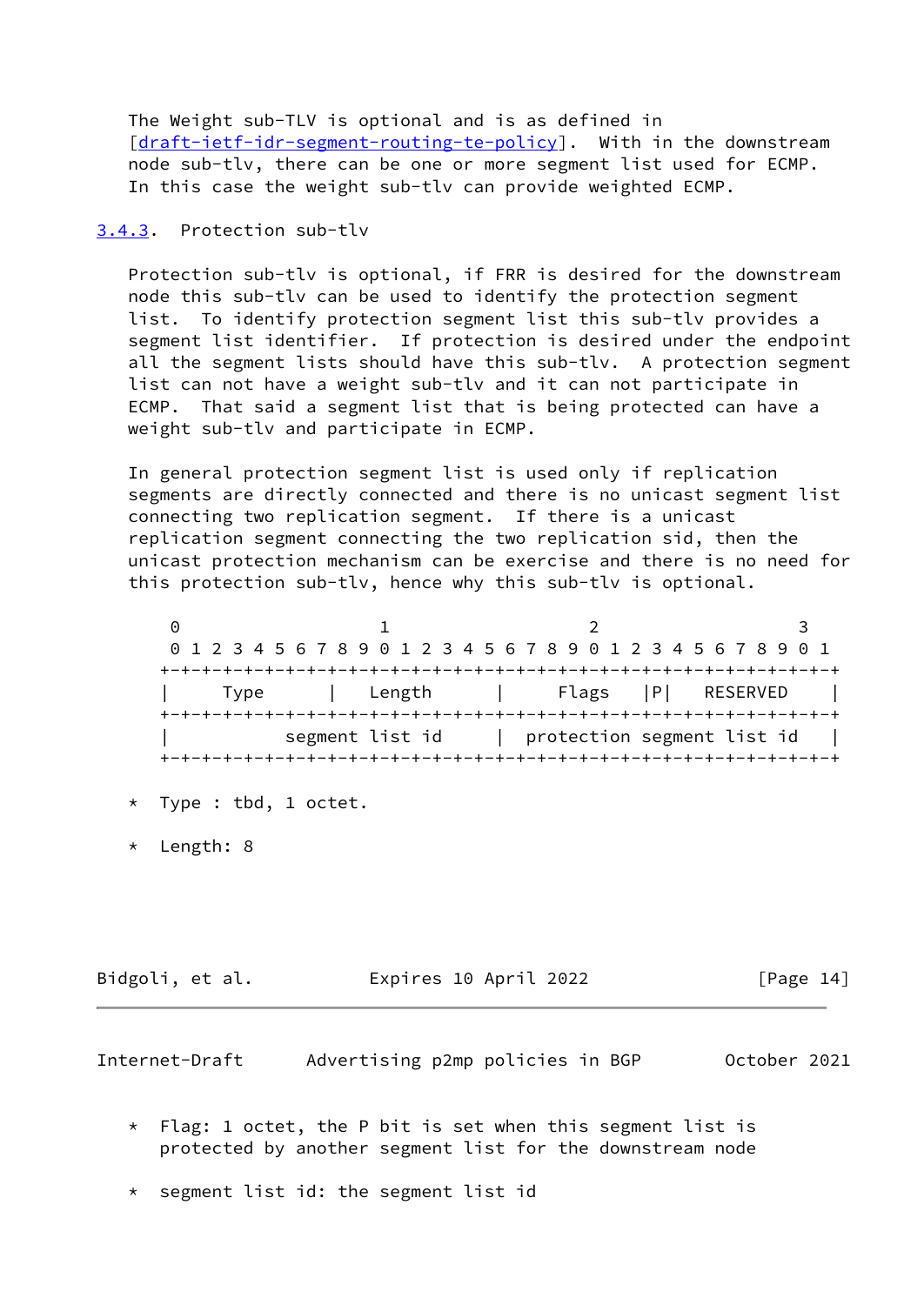\* protection segment list id: the segment list id that is being used as protection.

<span id="page-16-0"></span>[3.4.4](#page-16-0). Segment Sub-TLV

 The segment sub-Tlv is identified in [\[draft-ietf-idr-segment-routing-te-policy](https://datatracker.ietf.org/doc/pdf/draft-ietf-idr-segment-routing-te-policy)]. As it was mentioned before two replication segments can be connected directly to each other or via a segment list. If they are connected directly to each other then the segment list can be constructed via:

- \* If the replication segment is steered via IPv4 or IPv6 nexthops or interface then the segment type E or G can be used with the new R flag set.
- \* If the replication segment is steered via a SR Unicast node or adjacency SID then segment type A can be used with the new R flag set. Unicast SR segment types can also be configured for steering.

If they are connected via SR domain then the segment list can contain multiple different types of SIDs, such as Node, Adjacency or Binding SIDe. In this case the replication sid is at the bottom of the stack and of type A with the R flag set. The SR node/adjacency or binding sids steer the packet through a SR domain until it reaches another replication segment. where the bottom of the stack replication sid identifies the forwarding information on that replication segment.

 It should be noted that the segment sub-TLV is only used to program the unicast SR Segment or outgoing interface for the replication SID outgoing interface. The outgoing tree SID it self is programmed in the appropriate route type.

<span id="page-16-1"></span>[4](#page-16-1). P2MP Policy Operation

Inline with [\[draft-ietf-idr-segment-routing-te-policy](https://datatracker.ietf.org/doc/pdf/draft-ietf-idr-segment-routing-te-policy)] the consumer of an P2MP Policy is not the BGP process. The BGP process is used for distributing the P2MP policy NLRI and its route-types but its installation and use is outside the scope of BGP. The detail for P2MP Policy can be found in [\[draft-ietf-pim-sr-p2mp-policy](https://datatracker.ietf.org/doc/pdf/draft-ietf-pim-sr-p2mp-policy)]

Bidgoli, et al. 
Expires 10 April 2022
[Page 15]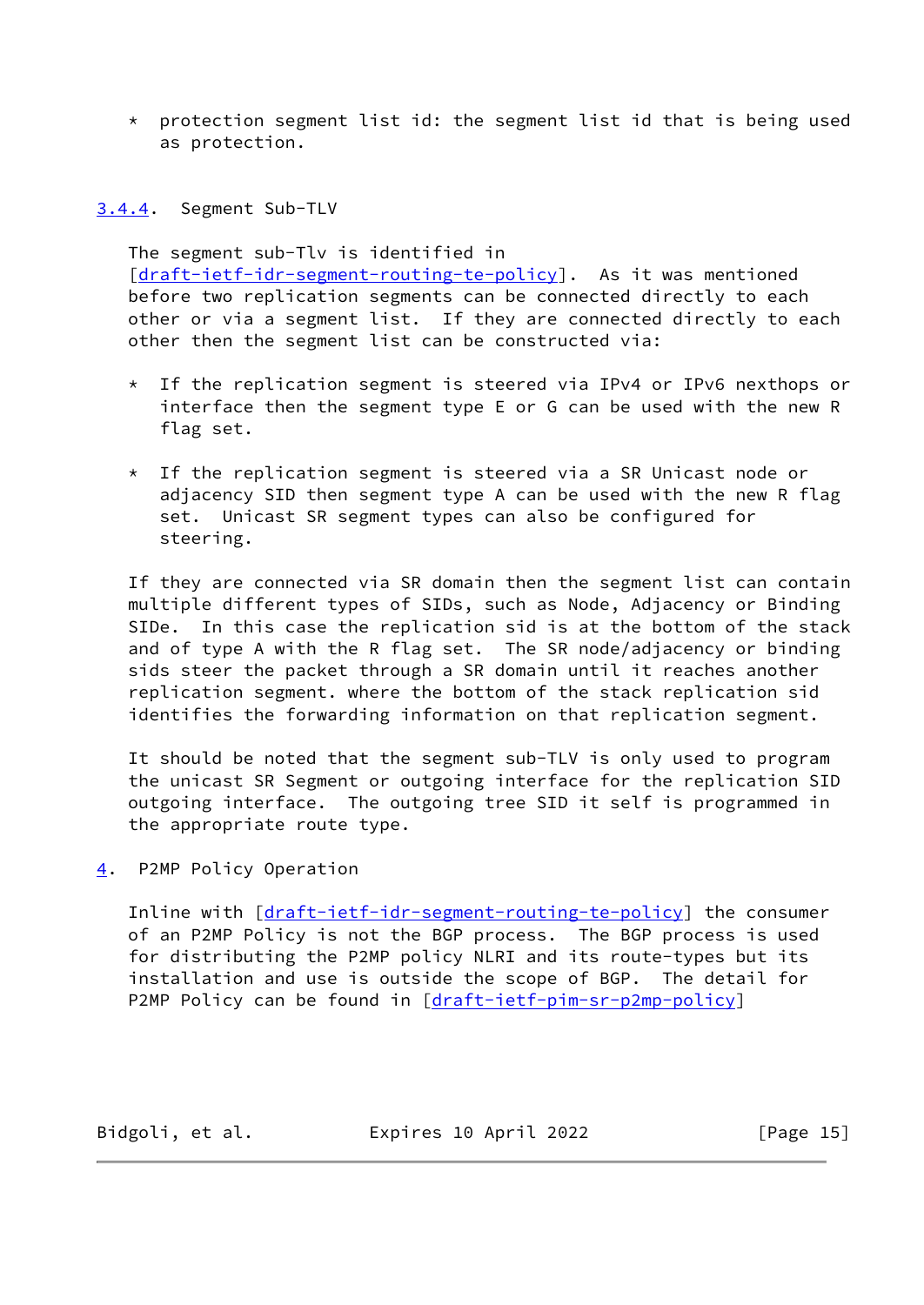<span id="page-17-1"></span>Internet-Draft Advertising p2mp policies in BGP October 2021

<span id="page-17-0"></span>[4.1](#page-17-0). Configuration and advertisement of P2MP Policies

 The controller usually is connected to the receivers via a route reflector. As such one or more route-target SHOULD be attached to the advertisement of P2MP Policy NLRI and its route-type. Each route target identifies one head-end (root nodes) for P2MP Policy route or one or more head-end, transit and leaf nodes for the Non- Shared/ Shared Tree Replication Segment route, for the advertised P2MP Policy.

<span id="page-17-2"></span>[4.2](#page-17-2). Reception of an P2MP Policy NLRI

 When a BGP speaker receives an P2MP Policy NLRI the following rules apply:

- $*$  The P2MP Policy update MUST have either the NO ADVERTISE community or at least one route-target extended community in IPv4-address format. If a router supporting this document receives an P2MP Policy update with no route-target extended communities and no NO\_ADVERTISE community, the update MUST NOT be processed. Furthermore, it SHOULD be considered to be malformed, and the "treat-as-withdraw" strategy of [[RFC7606\]](https://datatracker.ietf.org/doc/pdf/rfc7606) is applied.
- \* If one or more route-targets are present, then at least one route target MUST match one of the BGP Identifiers of the receiver in order for the update to be considered usable. The BGP Identifier is defined in [\[RFC4271](https://datatracker.ietf.org/doc/pdf/rfc4271)] as a 4 octet IPv4 address. Therefore the route- target extended community MUST be of the same format.
- \* If one or more route-targets are present and no one matches any of the local BGP Identifiers, then, while the P2MP Policy NLRI is acceptable, it is not usable on the receiver node.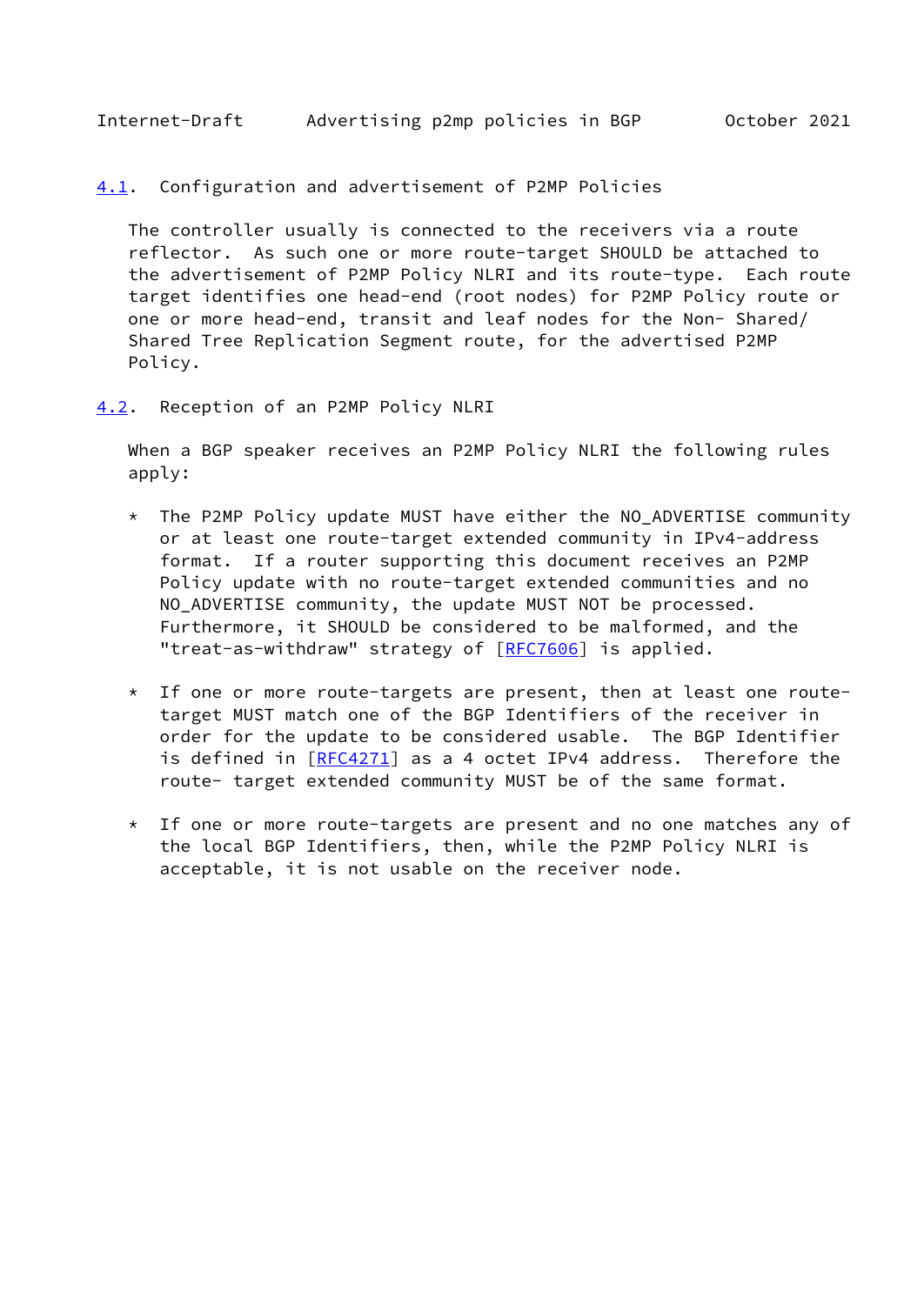<span id="page-18-1"></span>Internet-Draft Advertising p2mp policies in BGP October 2021

<span id="page-18-0"></span>[4.3](#page-18-0). Global Optimization for P2MP LSPs

When a P2MP LSP needs to be optimized for any reason (i.e. it is taking on an FRR Path or new routers are added to the network) a global optimization is possible. Note that optimization works per candidate path. Each candidate path is capable of global optimization. To do so each candidate path contains two or more path- instances. Each path instance is a P2MP LSP, each P2MP LSP is identified via a path-instance-id (equivalent to an lsp-id [\[RFC3209](https://datatracker.ietf.org/doc/pdf/rfc3209)]). After calculating an optimized P2MP LSP path the PCE will program the candidate path with a 2nd path instance and its set of replication segments for this path-instance on the root, transit and leaf nodes. After the optimized LSP replication segments are downloaded a MBB procedure is performed and the previous instance of the path instance is deleted and removed from head-end node and its corresponding replication segments from head-end, transit and leaves.

- <span id="page-18-2"></span>[5](#page-18-2). IANA Consideration
	- \* A new SAFI is defined: the SR P2MP Policy SAFI, (Codepoint tbd assigned by IANA)
	- $*$  2 new Route type field defines the encoding of the rest of the P2MP- POLICY SAFI
		- P2MP Policy Route
		- Replication Segment Binding Sid
		- Replication Segment OIF
	- \* Two new Tunnel type to be assigned by IANA
- <span id="page-18-3"></span>[6](#page-18-3). Security Considerations

TBD

<span id="page-18-4"></span>[7](#page-18-4). Acknowledgments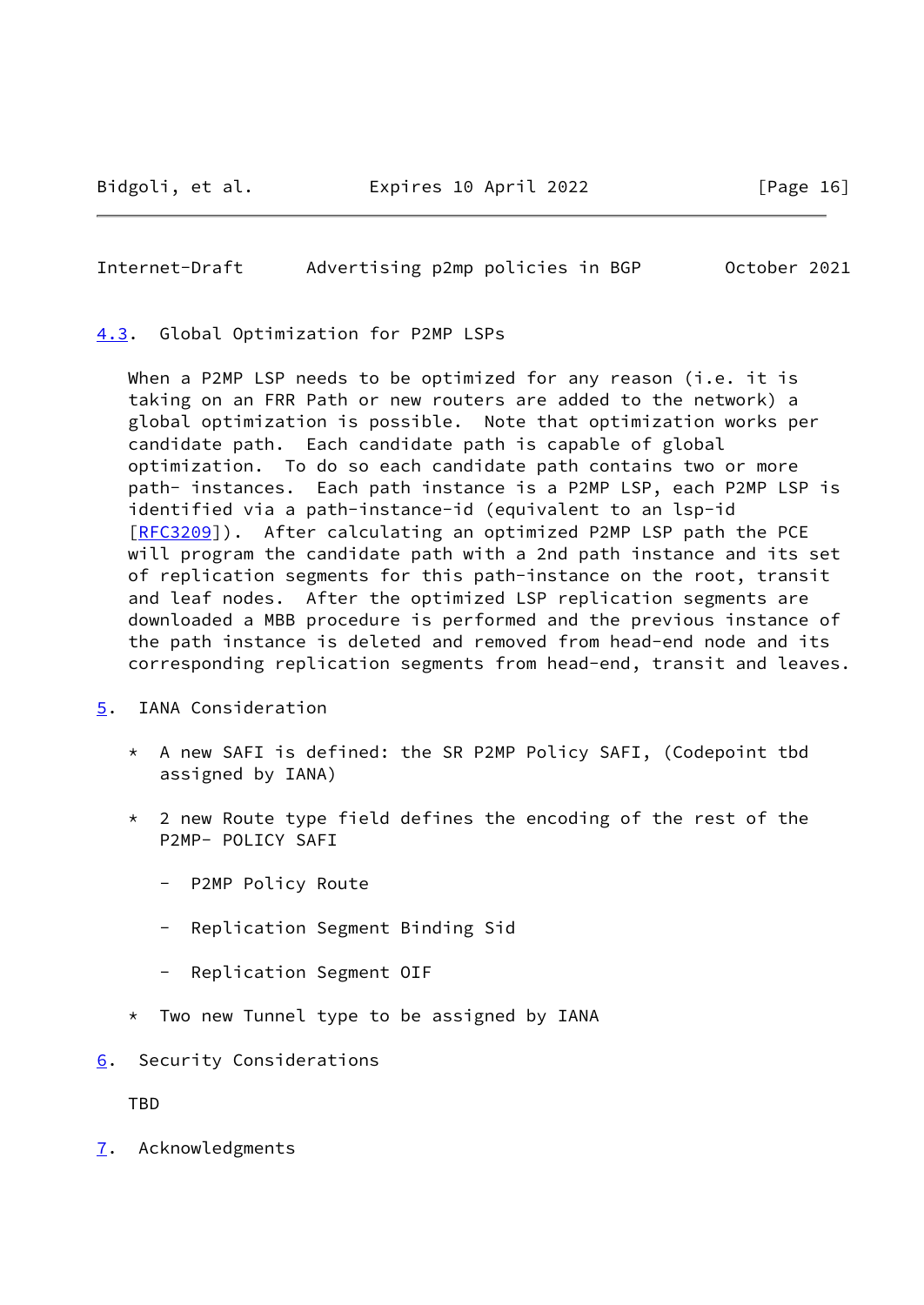### <span id="page-19-0"></span>[8](#page-19-0). References

<span id="page-19-1"></span>[8.1](#page-19-1). Normative References

 [RFC2119] Bradner, S., "Key words for use in RFCs to Indicate Requirement Levels", [BCP 14](https://datatracker.ietf.org/doc/pdf/bcp14), [RFC 2119](https://datatracker.ietf.org/doc/pdf/rfc2119), DOI 10.17487/RFC2119, March 1997, <[https://www.rfc-editor.org/info/rfc2119>](https://www.rfc-editor.org/info/rfc2119).

| Bidgoli, et al. | Expires 10 April 2022 | [Page 17] |
|-----------------|-----------------------|-----------|
|                 |                       |           |

<span id="page-19-3"></span>Internet-Draft Advertising p2mp policies in BGP October 2021

<span id="page-19-2"></span>[8.2](#page-19-2). Informative References

 [\[draft-ietf-bess-mvpn-evpn-sr-p2mp](https://datatracker.ietf.org/doc/pdf/draft-ietf-bess-mvpn-evpn-sr-p2mp)]  $\overline{'''}$ .

 [\[draft-ietf-idr-segment-routing-te-policy](https://datatracker.ietf.org/doc/pdf/draft-ietf-idr-segment-routing-te-policy)] "".

 [\[draft-ietf-pim-sr-p2mp-policy](https://datatracker.ietf.org/doc/pdf/draft-ietf-pim-sr-p2mp-policy)] "D. Yoyer, C. Filsfils, R.Prekh, H.bidgoli, Z. Zhang, "[draft-ietf-pim-sr-p2mp-policy"](https://datatracker.ietf.org/doc/pdf/draft-ietf-pim-sr-p2mp-policy)", October 2019.

 [\[draft-ietf-spring-segment-routing-policy](https://datatracker.ietf.org/doc/pdf/draft-ietf-spring-segment-routing-policy)] "".

 [\[draft-ietf-spring-sr-replication-segment](https://datatracker.ietf.org/doc/pdf/draft-ietf-spring-sr-replication-segment)] "D. Yoyer, C. Filsfils, R.Prekh, H.bidgoli, Z. Zhang, "[draft-ietf-pim-sr-p2mp-policy](https://datatracker.ietf.org/doc/pdf/draft-ietf-pim-sr-p2mp-policy) "", July 2020.

<span id="page-19-4"></span> [ietf-idr-tunnel-encaps] "".

<span id="page-19-5"></span> [ietf-spring-segment-routing-policy] "".

- [RFC4271] "".
- [RFC4760] "".
- [RFC6513] "".
- [RFC7606] "".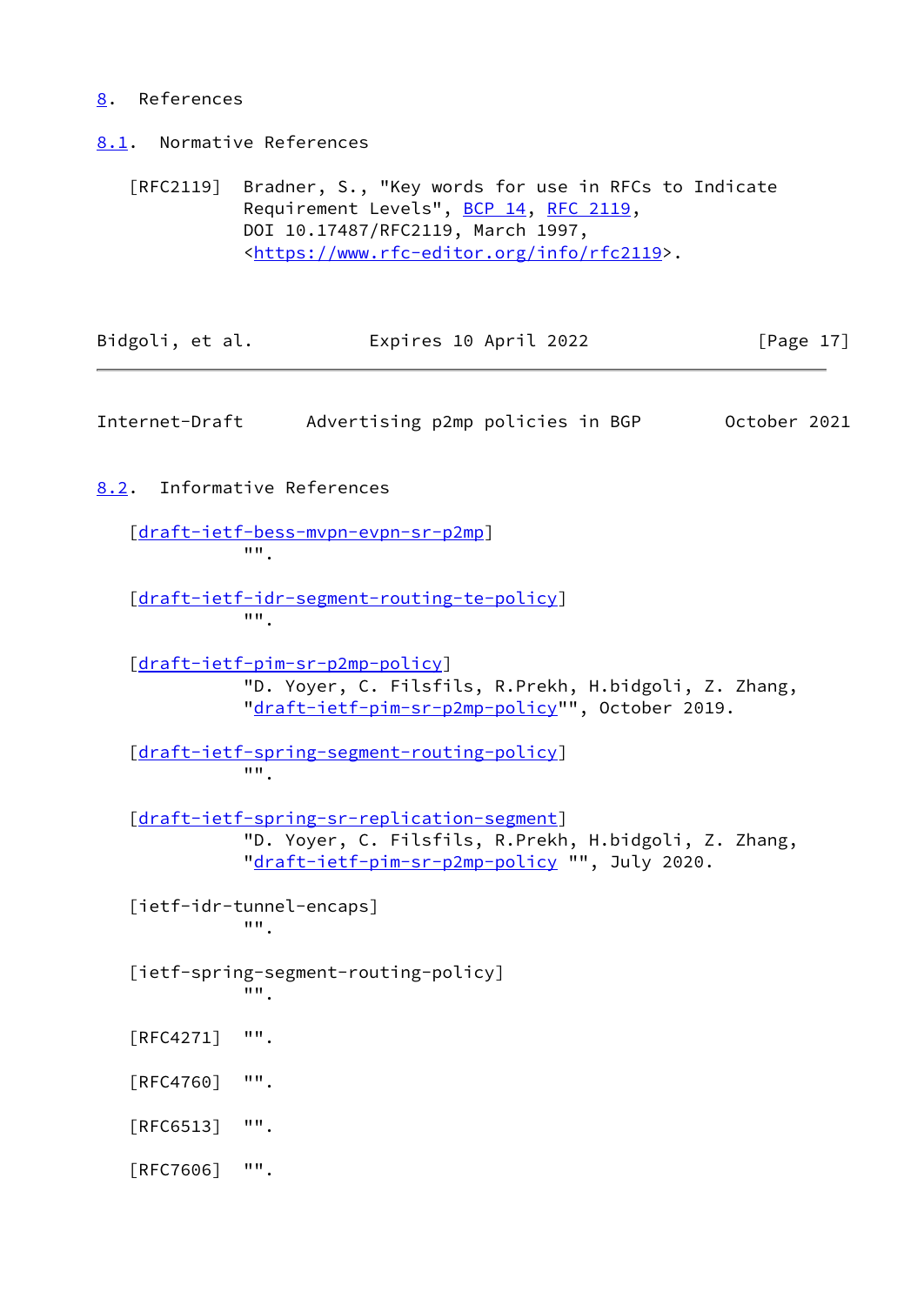Authors' Addresses Hooman Bidgoli (editor) Nokia Ottawa Canada Email: hooman.bidgoli@nokia.com Daniel Voyer Bell Canada Montreal Canada Bidgoli, et al. **Expires 10 April 2022** [Page 18] Internet-Draft Advertising p2mp policies in BGP October 2021 Email: daniel.yover@bell.ca Andrew Stone Nokia Ottawa Canada Email: andrew.stone@nokia.com Rishabh Parekh Cisco System San Jose, United States of America Email: riparekh@cisco.com Serge Krier Cisco System, Inc. Rixensart Belgium Email: sekrier@cisco.com